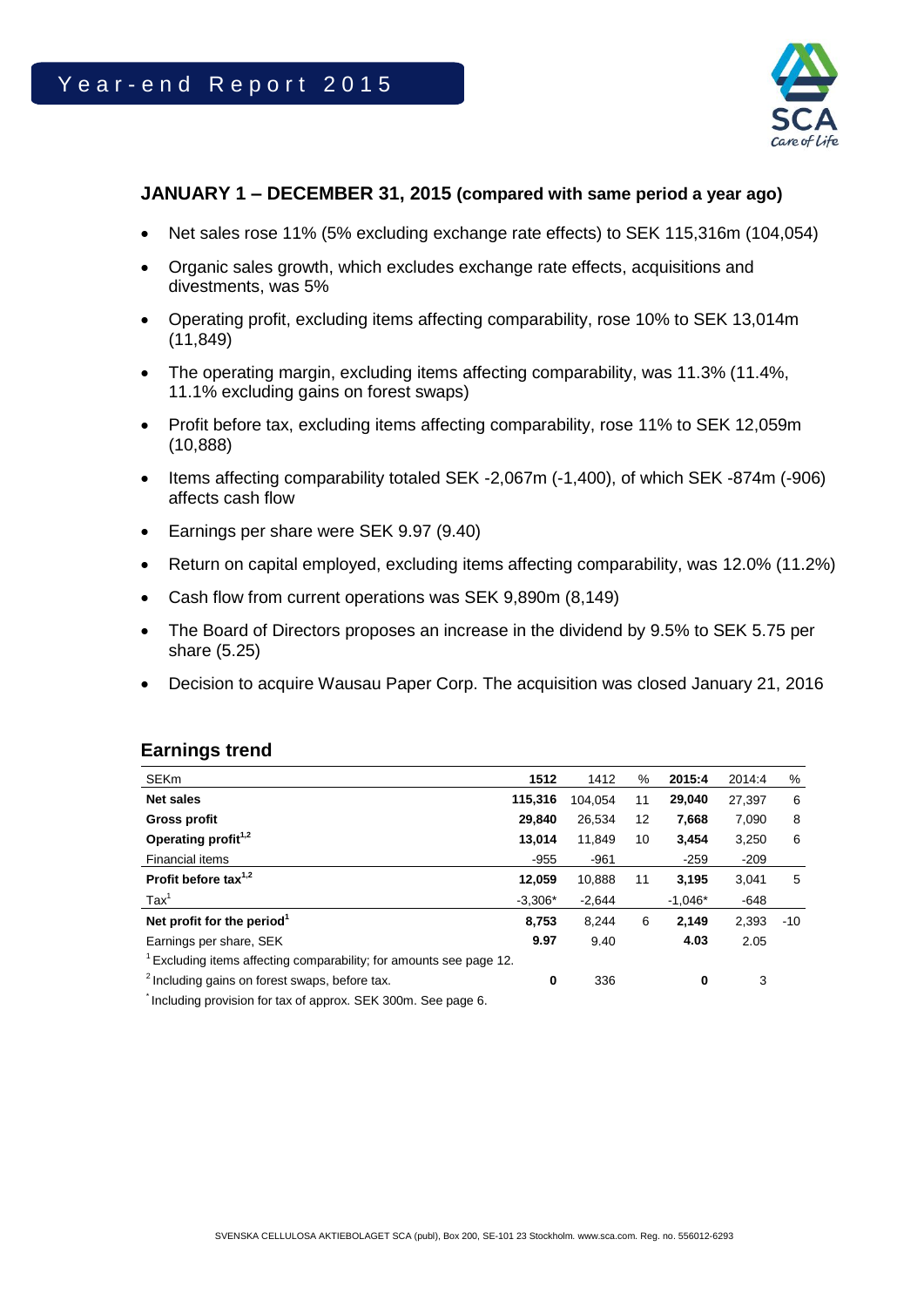## **CEO'S COMMENTS**

Organic sales growth was 5% for the full year 2015, and operating profit, excluding items affecting comparability, rose 10% compared with 2014.

The Board of Directors proposes an increase in the dividend by 9.5%, to SEK 5.75 per share.

2015 was an eventful year. We continued the work with our strategic priorities profitable growth, innovation and efficiency. Our successful innovation work resulted in approximately thirty innovations and product launches and the efficiency improvement measures continued with undiminished strength across the value chain. To further intensify the focus on the Group's two main operations, we took the decision to initiate a dividing of the Group into two divisions: a Hygiene division and a Forest Products division. During the year the decision was made to further enhance SCA's hygiene organization. This change took effect on January 1, 2016. We decided to invest in increased capacity at the Östrand pulp mill in Sweden and in a new production plant for incontinence products in Brazil.

The acquisition of Wausau Paper Corp., a North American Away-from-Home tissue company, is a good strategic fit and strengthens our presence in North America. Wausau Paper's product portfolio complements SCA's offerings in North America and gives us access to premium tissue in the region. In Asia we are strengthening our collaboration with Vinda by divesting our business in Southeast Asia, Taiwan and South Korea for integration with Vinda. SCA is the majority shareholder in Vinda, one of China's largest hygiene companies. The transaction enables us to leverage our joint strengths to build a leading Asian hygiene business.

We have also continued to address areas with weak profitability. Due to declining global demand for publication papers and weak profitability, one newsprint machine at Ortviken paper mill in Sweden was closed, and as a result of weak market positions and insufficient profitability the baby diaper markets in Brazil and South Africa have been left. As part of the cost-savings program related to the acquisition of Georgia-Pacific's European tissue operations, during the year we closed a tissue production plant in France. The program was concluded at year-end, but we continue to see opportunities for efficiency improvement measures.

Consolidated net sales for the fourth quarter of 2015 increased by 6% compared with the same period a year ago. Organic sales growth was 4%. In emerging markets, which accounted for 32% of sales, organic sales growth was 11%, and in mature markets organic sales growth was 2%.

Consolidated operating profit for the fourth quarter of 2015, excluding items affecting comparability and currency translation effects, rose 5% compared with the same period a year ago. The increase is mainly attributable to a better price/mix, higher volumes and cost savings. Raw material costs increased by SEK 529m, mainly due to the stronger U.S. dollar. The operating margin, excluding items affecting comparability, was unchanged at 11.9%. Operating cash flow increased by 1%. Return on capital employed, excluding items affecting comparability, grew by 1.1 percentage points to 13.1%.



*Excluding items affecting comparability*

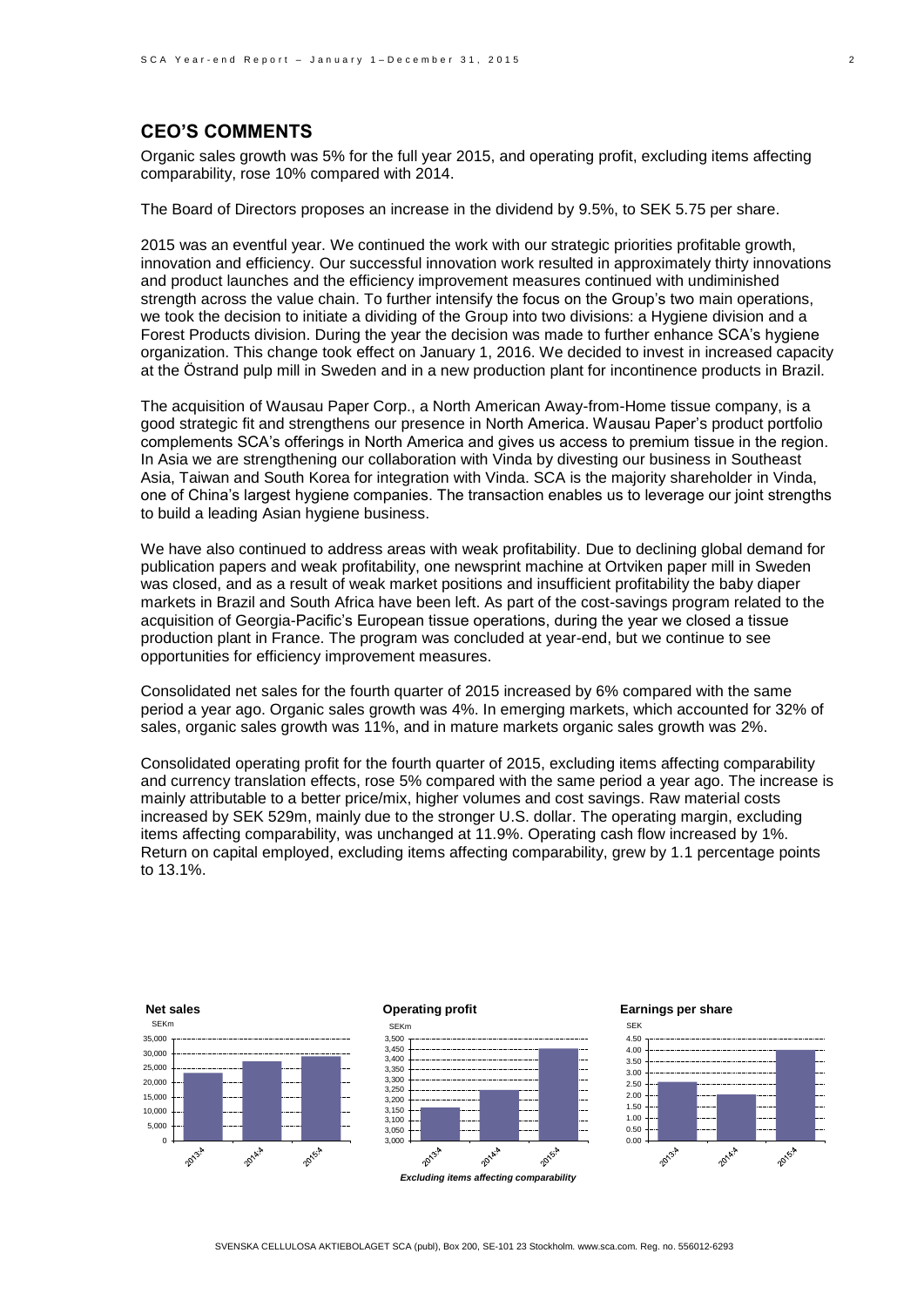# **EARNINGS TREND FOR THE GROUP**

| <b>SEKm</b>                                                                                                                                                                                                  | 1512         | 1412      | %                 | 2015:4    | 2014:4    | %     |
|--------------------------------------------------------------------------------------------------------------------------------------------------------------------------------------------------------------|--------------|-----------|-------------------|-----------|-----------|-------|
| <b>Net sales</b>                                                                                                                                                                                             | 115,316      | 104,054   | 11                | 29,040    | 27.397    | 6     |
| Cost of goods sold                                                                                                                                                                                           | -85,476      | $-77,520$ |                   | $-21,372$ | $-20,307$ |       |
| <b>Gross profit</b>                                                                                                                                                                                          | 29,840       | 26,534    | $12 \overline{ }$ | 7,668     | 7,090     | 8     |
| Sales, general and administration                                                                                                                                                                            | $-16,826$    | $-14,685$ |                   | $-4,214$  | $-3,840$  |       |
| Operating profit <sup>1,2</sup>                                                                                                                                                                              | 13,014       | 11,849    | 10                | 3,454     | 3,250     | 6     |
| <b>Financial items</b>                                                                                                                                                                                       | $-955$       | $-961$    |                   | $-259$    | $-209$    |       |
| Profit before tax $1,2$                                                                                                                                                                                      | 12,059       | 10,888    | 11                | 3,195     | 3,041     | 5     |
| $\text{Tax}^1$                                                                                                                                                                                               | $-3,306*$    | $-2,644$  |                   | $-1,046*$ | $-648$    |       |
| Net profit for the period <sup>1</sup>                                                                                                                                                                       | 8,753        | 8,244     | 6                 | 2,149     | 2,393     | $-10$ |
| <sup>1</sup> Excluding items affecting comparability; for amounts see page 12.<br><sup>2</sup> Including gains on forest swaps, before tax.<br>Including provision for tax of approx. SEK 300m. See page 6.  | $\mathbf{0}$ | 336       |                   | 0         | 3         |       |
| Earnings per share, SEK owners of the parent company                                                                                                                                                         |              |           |                   |           |           |       |
| - after dilution effects                                                                                                                                                                                     | 9.97         | 9.40      |                   | 4.03      | 2.05      |       |
| Margins (%)                                                                                                                                                                                                  |              |           |                   |           |           |       |
| Gross margin                                                                                                                                                                                                 | 25.9         | 25.5      |                   | 26.4      | 25.9      |       |
| Operating margin <sup>1,2</sup>                                                                                                                                                                              | 11.3         | 11.4      |                   | 11.9      | 11.9      |       |
| Financial net margin                                                                                                                                                                                         | $-0.8$       | $-0.9$    |                   | $-0.9$    | $-0.8$    |       |
| Profit margin <sup>1,2</sup>                                                                                                                                                                                 | 10.5         | 10.5      |                   | 11.0      | 11.1      |       |
| $\text{Tax}^1$                                                                                                                                                                                               | $-2.9*$      | $-2.5$    |                   | $-3.6*$   | $-2.4$    |       |
| Net margin <sup>1</sup>                                                                                                                                                                                      | 7.6          | 8.0       |                   | 7.4       | 8.7       |       |
| <sup>1</sup> Excluding items affecting comparability; for amounts see page 12.<br><sup>2</sup> Including gains on forest swaps, before tax.<br>Including provision for top of express OFIC 200ms, Can pape C | 0            | 336       |                   | 0         | 3         |       |

Including provision for tax of approx. SEK 300m. See page 6.

## **OPERATING PROFIT PER BUSINESS AREA**

| <b>SEKm</b>                                                                                                                    | 1512   | 1412   | %  | 2015:4 | 2014:4 | %     |
|--------------------------------------------------------------------------------------------------------------------------------|--------|--------|----|--------|--------|-------|
| <b>Personal Care</b>                                                                                                           | 3,990  | 3,526  | 13 | 1.086  | 930    | 17    |
| Tissue                                                                                                                         | 7.217  | 6,652  | -8 | 1.943  | 1.867  | 4     |
| Forest Products <sup>2</sup>                                                                                                   | 2,605  | 2,505  | 4  | 612    | 683    | $-10$ |
| Other                                                                                                                          | $-798$ | $-834$ |    | $-187$ | $-230$ |       |
| Total $1,2$                                                                                                                    | 13.014 | 11.849 | 10 | 3.454  | 3.250  | 6     |
| Excluding items affecting comparability; for amounts see page 12.<br><sup>2</sup> Including gains on forest swaps, before tax. | 0      | 336    |    |        | 3      |       |

## **OPERATING CASH FLOW PER BUSINESS AREA**

| <b>SEKm</b>            | 1512     | 1412   | %  | 2015:4 | 2014:4 | %  |
|------------------------|----------|--------|----|--------|--------|----|
| Personal Care          | 3.792    | 3,345  | 13 | 1,061  | 1.048  |    |
| Tissue                 | 7.667    | 7.343  | 4  | 2,102  | 2.292  | -8 |
| <b>Forest Products</b> | 2.501    | 1.440  | 74 | 689    | 595    | 16 |
| Other                  | $-1.039$ | -944   |    | $-121$ | $-258$ |    |
| Total                  | 12,921   | 11.184 | 16 | 3.731  | 3,677  |    |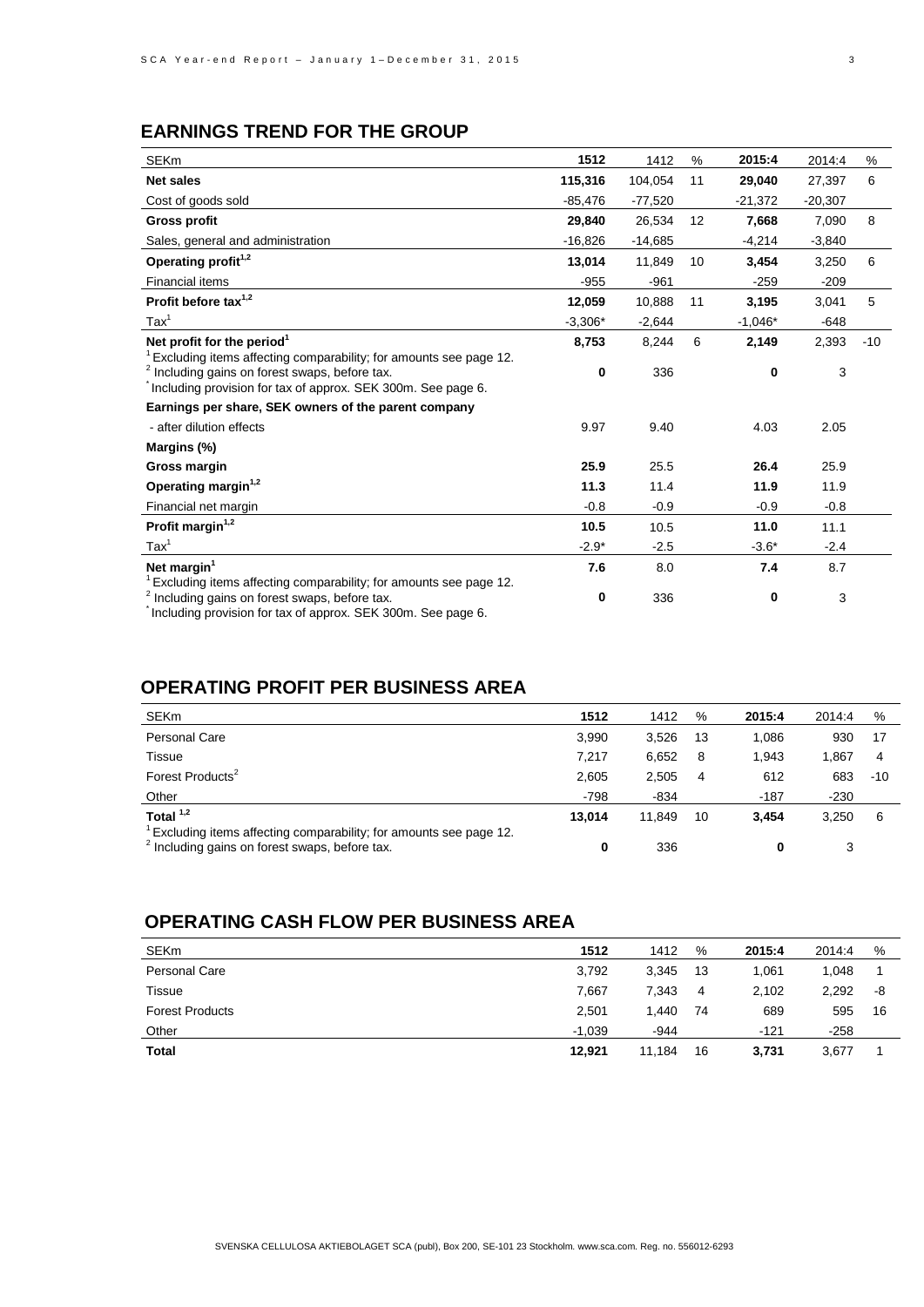

# **GROUP**

## **MARKET/EXTERNAL ENVIRONMENT**

**January–December 2015 compared with corresponding period a year ago** The global market for hygiene products was affected by greater competition, low growth in mature markets and continued favorable growth in emerging markets. The U.S. dollar strengthened considerably against the euro and other currencies, which among other things led to higher costs for raw materials, such as pulp, purchased in U.S. dollars.

The European and North American markets for incontinence products showed low growth in the institutional and home care sectors, and favorable growth in the retail market. Emerging markets showed favorable growth in demand for incontinence products. The global market for incontinence products was affected by greater competition and campaign activity. In Europe, demand for baby diapers was stable, while demand for feminine care products decreased slightly. In emerging markets, demand grew for baby diapers and feminine care products. The global market for baby diapers was characterized by intense competition and campaign activity.

The European market for consumer tissue and AfH tissue showed low growth. The North American market for AfH tissue showed growth, but competition rose as a result of greater investment in production capacity. The Chinese tissue market showed higher demand.

In Europe, demand increased for kraftliner and solid-wood products. Demand in Europe for publication papers continued to fall.

#### **SALES AND EARNINGS**

**January–December 2015 compared with corresponding period a year ago** Net sales rose 11% to SEK 115,316m (104,054). Organic sales growth, which excludes exchange rate effects, acquisitions and divestments, was 5%, of which volume accounted for 3% and price/mix for 2%. Organic sales growth was 2% in mature markets and 11% in emerging markets. Emerging markets accounted for 32% of sales. Exchange rate effects increased sales by 6%.

Operating profit, excluding items affecting comparability, rose 10% (8% excluding gains on forest swaps and currency translation effects) to SEK 13,014m (11,849). A better price/mix, higher volumes and cost savings contributed to the earnings growth. Raw material costs increased by SEK 2,443m, mainly owing to the stronger U.S. dollar. Investments were made in increased marketing activities for incontinence products and in India. Since January 1, 2015, SCA no longer includes gains on forest swaps in the income statement, and thus gains on forest swaps recognized in the income statement amounted to SEK 0m, compared with SEK 336m in the preceding year. Operating profit for Personal Care, excluding items affecting comparability, increased by 13% (12% excluding currency translation effects). Operating profit for Tissue, excluding items affecting comparability, increased by 8% (0% excluding currency translation effects). For Forest Products, operating profit, excluding items affecting comparability, increased by 4% (17% excluding gains on forest swaps).

Items affecting comparability amounted to SEK -2,067m (-1,400) and consist of impairment of assets mainly related to Ortviken paper mill in Forest Products. They also include integration costs for the Georgia-Pacific acquisition, impairment of brands related to the baby diaper operation in Mexico and the Everbeauty acquisition in Asia, transaction costs, costs associated with management changes, and costs for termination of an aircraft lease and the divestment of SCA's ownership in Bromma Business Jet. Items affecting comparability also include costs for the closure of a newsprint machine at Ortviken paper mill and efficiency improvement measures at the kraftliner mills, and costs associated with SCA's Shanghai office will stop to have operations. The sale of securities had a positive impact on items affecting comparability, by SEK 970m.

Financial items decreased to SEK -955m (-961) as a result of lower average net debt, which compensated for slightly higher interest rates during the period.

Profit before tax, excluding items affecting comparability, rose 11% (6% excluding



*Excluding items affecting comparability*



*Excluding items affecting comparability*

#### **Change in net sales (%)**

|                                | 1512 vs<br>1412 | 2015:4 vs.<br>2014:4 |  |  |  |
|--------------------------------|-----------------|----------------------|--|--|--|
| Total                          | 11              | 6                    |  |  |  |
| Price/mix                      | 2               | 1                    |  |  |  |
| Volume                         | 3               | 3                    |  |  |  |
| Currency                       | 6               | 2                    |  |  |  |
| Acquisitions                   | 0               | 0                    |  |  |  |
| <b>Divestments</b>             | 0               | 0                    |  |  |  |
| Change in operating profit (%) |                 |                      |  |  |  |

|               | 1512 vs<br>1412 | 2015:4 vs.<br>2014:4 |
|---------------|-----------------|----------------------|
| <b>Total</b>  | 10              | 6                    |
| Price/mix     | 17              | 12                   |
| Volume        | 10              | 8                    |
| Raw materials | $-21$           | -16                  |
| Energy        | 2               | 4                    |
| Currency      | 5               | 1                    |
| Other         | -3              | -3                   |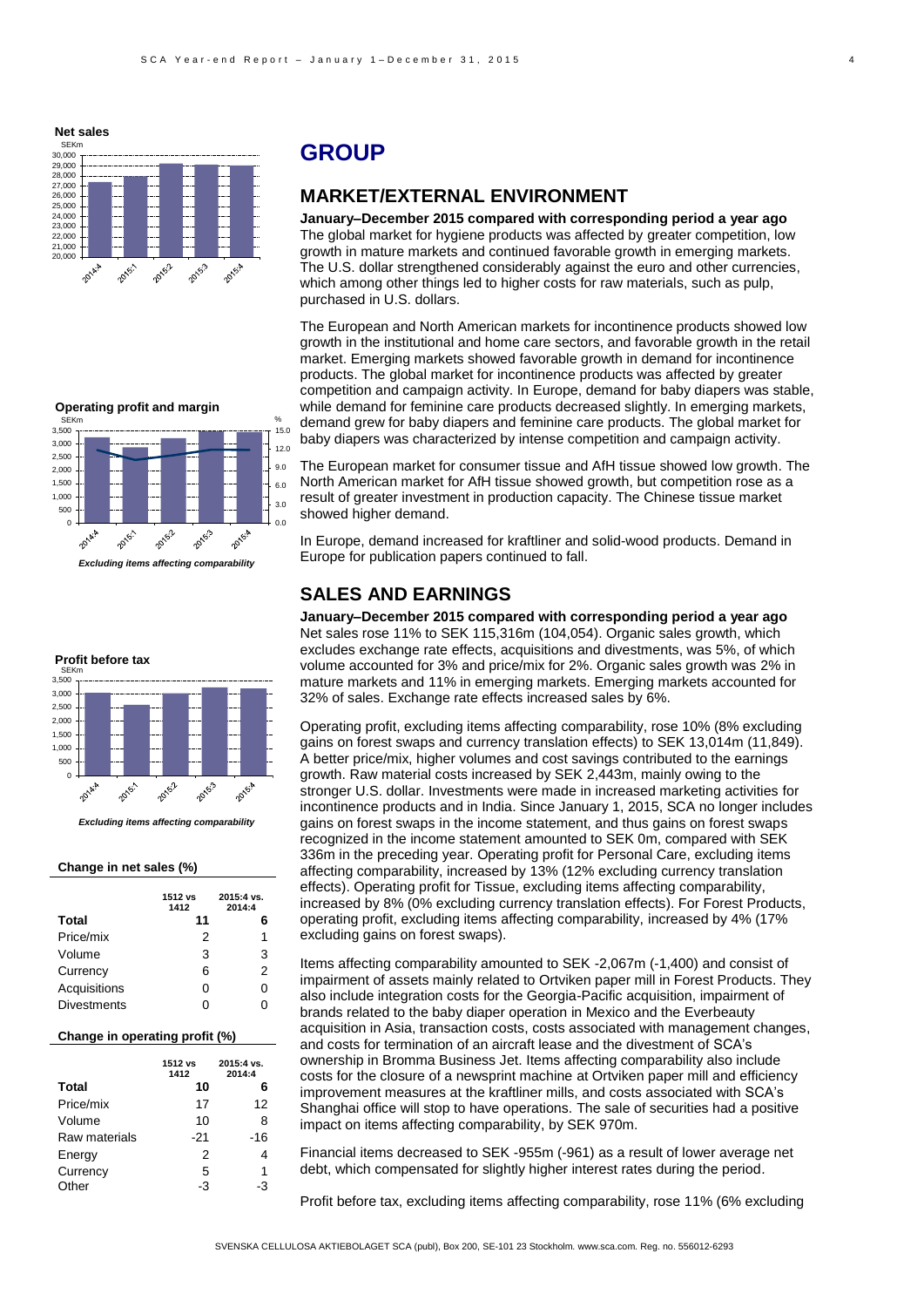currency translation effects) to SEK 12,059m (10,888). The tax expense, excluding effects of items affecting comparability, was SEK 3,306m (2,644), of which SEK 300m pertains to a provision for a demand from the Spanish Tax Authority. The demand stems from restructuring measures that the sellers of a Spanish company carried out prior to SCA's acquisition in 1997.

Net profit for the period, excluding items affecting comparability, rose 6% (1% excluding currency translation effects) to SEK 8,753m (8,244). Earnings per share, including items affecting comparability, were SEK 9.97 (9.40).

Return on capital employed, excluding items affecting comparability, was 12.0% (11.2%).

#### **Fourth quarter 2015 compared with fourth quarter 2014**

Net sales rose 6% to SEK 29,040m (27,397). Organic sales growth, which excludes exchange rate effects, acquisitions and divestments, was 4%, of which volume accounted for 3% and price/mix for 1%. Organic sales growth was 2% in mature markets and 11% in emerging markets. Emerging markets accounted for 32% of sales. Exchange rate effects increased sales by 2%.

Operating profit, excluding items affecting comparability, rose 6% (5% excluding currency translation effects) to SEK 3,454m (3,250). A better price/mix, higher volumes and cost savings contributed to the earnings increase. Raw material costs increased by SEK 529m.

Items affecting comparability amounted to SEK 697m (-887). The sale of securities had a positive impact by SEK 970m. Items affecting comparability also include costs for the closure of a newsprint machine at Ortviken paper mill and efficiency improvement measures at the kraftliner mills, and costs associated with SCA's Shanghai office will stop to have operations.

Financial items increased to SEK -259m (-209). Early repayment of loans had a negative effect by approximately SEK 30m.

Profit before tax, excluding items affecting comparability, rose 5% (4% excluding exchange rate effects) to SEK 3,195m (3,041).

Profit for the period, excluding items affecting comparability, decreased by 10% (11% excluding currency translation effects) to SEK 2,149m (2,393). Earnings per share, including items affecting comparability, were SEK 4.03 (2.05).

Return on capital employed, excluding items affecting comparability, was 13.1% (12.0%).

#### **CASH FLOW AND FINANCING**

**January–December 2015 compared with corresponding period a year ago** The operating cash surplus amounted to SEK 18,312m (16,250). The cash flow effect of changes in working capital was SEK -399m (-446). Increased trade payables did not compensate for increased trade receivables and larger inventories. Current capital expenditures amounted to SEK -4,162m (-3,737). Operating cash flow amounted to SEK 12,921m (11,184).

Financial items decreased to SEK -955m (-961) as a result of lower average net debt, which compensated for slightly higher interest rates during the period. Tax payments totaled SEK 2,208m (2,101). Cash flow from current operations amounted to SEK 9,890m (8,149) during the period. The improvement is mainly attributable to a higher operating surplus.

Strategic capital expenditures totaled SEK -3,125m (-1,816). The increase is mainly attributable to the investment in increased capacity at Östrand pulp mill in Sweden and in a new production plant for incontinence products in Brazil. The net sum of acquisitions and divestments was SEK 236m (-302). Payment of the shareholder dividend affected cash flow by SEK -3,903m (-3,564). Net cash flow totaled SEK 3,098m (2,467).

Net debt decreased by SEK 6,469m during the year, to SEK 29,478m. Excluding pension liabilities, net debt amounted to SEK 27,078m. Net cash flow decreased net debt by SEK 3,098m. Fair value measurement of pension assets and pension

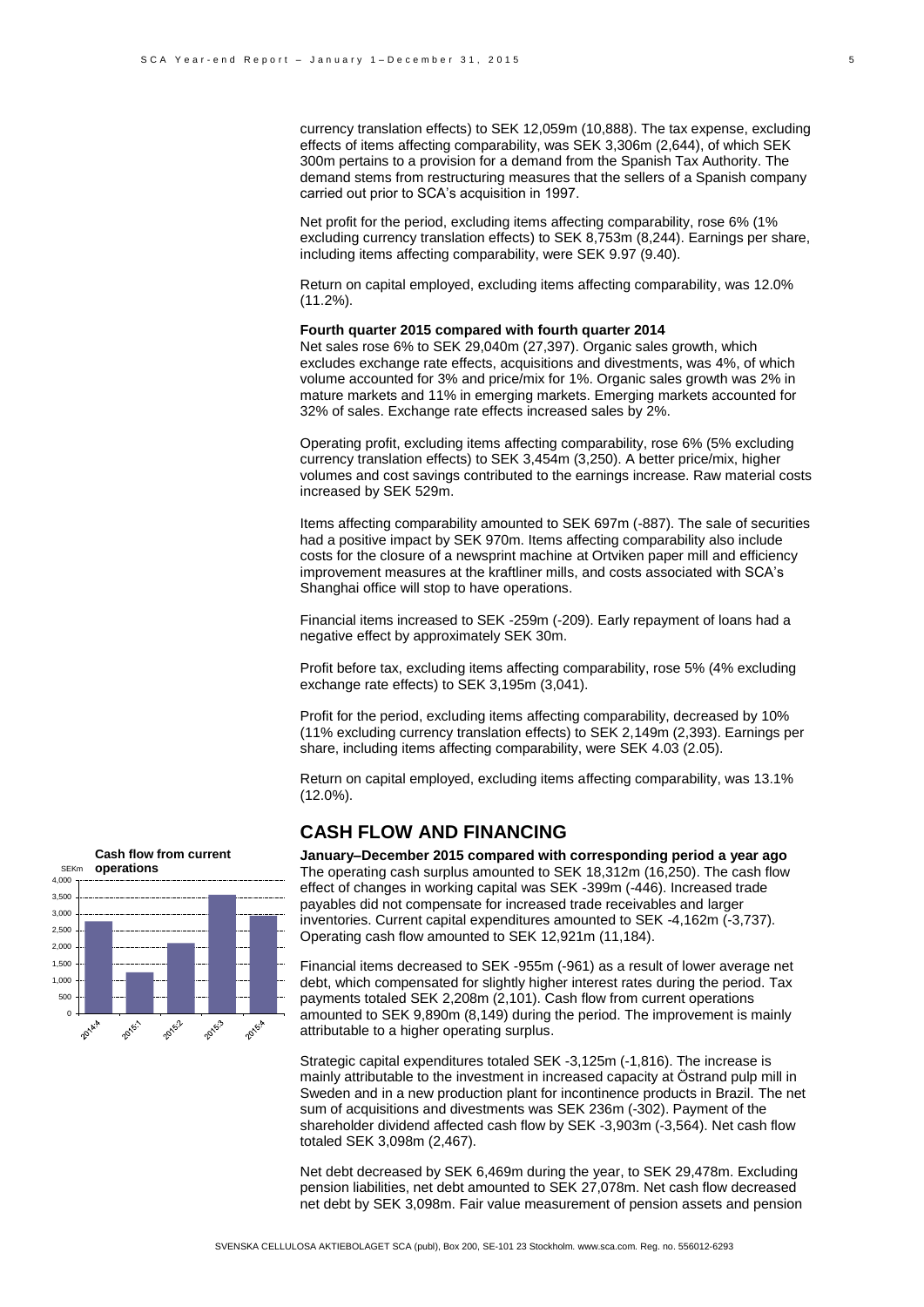obligations together with fair valuation of financial instruments decreased net debt by SEK 1,910m. Exchange rate movements decreased net debt by SEK 1,461m.

The debt/equity ratio was 0.39 (0.49). Excluding pension liabilities, the debt/equity ratio was 0.36 (0.42). The debt payment capacity was 47% (39%).

## **EQUITY**

**January–December 2015 compared with corresponding period a year ago** Consolidated equity increased by SEK 2,819m during the period, to SEK 75,691m. Net profit for the period increased equity by SEK 7,452m. Payment of the shareholder dividend decreased equity by SEK 3,903m, while fair value measurement of the net pension liability increased equity by SEK 2,004m after tax. Fair value measurement of financial instruments decreased equity by SEK 774m after tax. Exchange rate movements, including the effects of hedges of net investments in foreign assets, after tax, decreased equity by SEK 1,920m. Other items decreased equity by SEK 40m.

#### **TAX**

**January–December 2015 compared with corresponding period a year ago** A tax expense of SEK 3,306m is reported for the period, excluding items affecting comparability, of which SEK 300m pertains to a provision for a demand from the Spanish Tax Authority. The demand stems from restructuring measures that the sellers of a Spanish company carried out prior to SCA's acquisition in 1997. The reported tax expense corresponds to a tax rate of 27.4%. Excluding the SEK 300m provision, the tax rate was 24.9%. The tax expense including items affecting comparability was SEK 2,540m, corresponding to a tax rate of 25.4%.

#### **DIVIDEND**

The Board of Directors proposes an increase in the dividend by 9.5% to SEK 5.75 per share (5.25), or SEK 4,038m (3,687). Dividend growth thereby amounts to 7.5% during the last five-year period and 4.6% during the last ten-year period. April 18, 2016, has been proposed as the record date for the right to the dividend.

## **CHANGED TARGET FOR CAPITAL STRUCTURE AND CHANGED DIVIDEND POLICY**

On January 27, 2016, SCA decided on a changed target for the company's capital structure and on a changed dividend policy. SCA's new capital structure target: SCA shall have an effective capital structure at the same time that the long-term access to debt financing is ensured. Cash flow in relation to net debt shall take into account the target to maintain a solid investment-grade rating. SCA's new dividend policy: SCA aims to provide long-term stable and rising dividends to its shareholders. When cash flow from current operations exceeds what the company can invest in profitable expansion over the long term – and under the condition that the capital structure target is met – the surplus shall be distributed to the shareholders.

#### **EVENTS DURING THE QUARTER**

On July 21, 2015, SCA and the South African company Nampak signed an agreement under which SCA will acquire the remaining 50% of the jointly owned South African subsidiary Sancella S.A. In conjunction with this SCA and Nampak signed an agreement to divest Sancella S.A.'s baby diaper operation to a South African company. Sancella S.A. had net sales of approximately SEK 330m in 2014, of which the baby diaper operation accounted for approximately SEK 250m. Going forward, in South Africa SCA will focus on feminine care and incontinence products under the Lifestyle and TENA brands, which accounted for approximately SEK 80m of Sancella S.A.'s net sales in 2014. The transactions were completed on December 1, 2015.

On October 13, 2015, SCA announced that it will acquire Wausau Paper for total consideration of USD 513m in cash. Wausau Paper is one of the largest Awayfrom-Home tissue companies in North America. The company manufactures and markets Away-from-Home towel and tissue products and markets soap and dispensing systems. The combined operations will provide customers access to a comprehensive portfolio of food service offerings and premium tissue and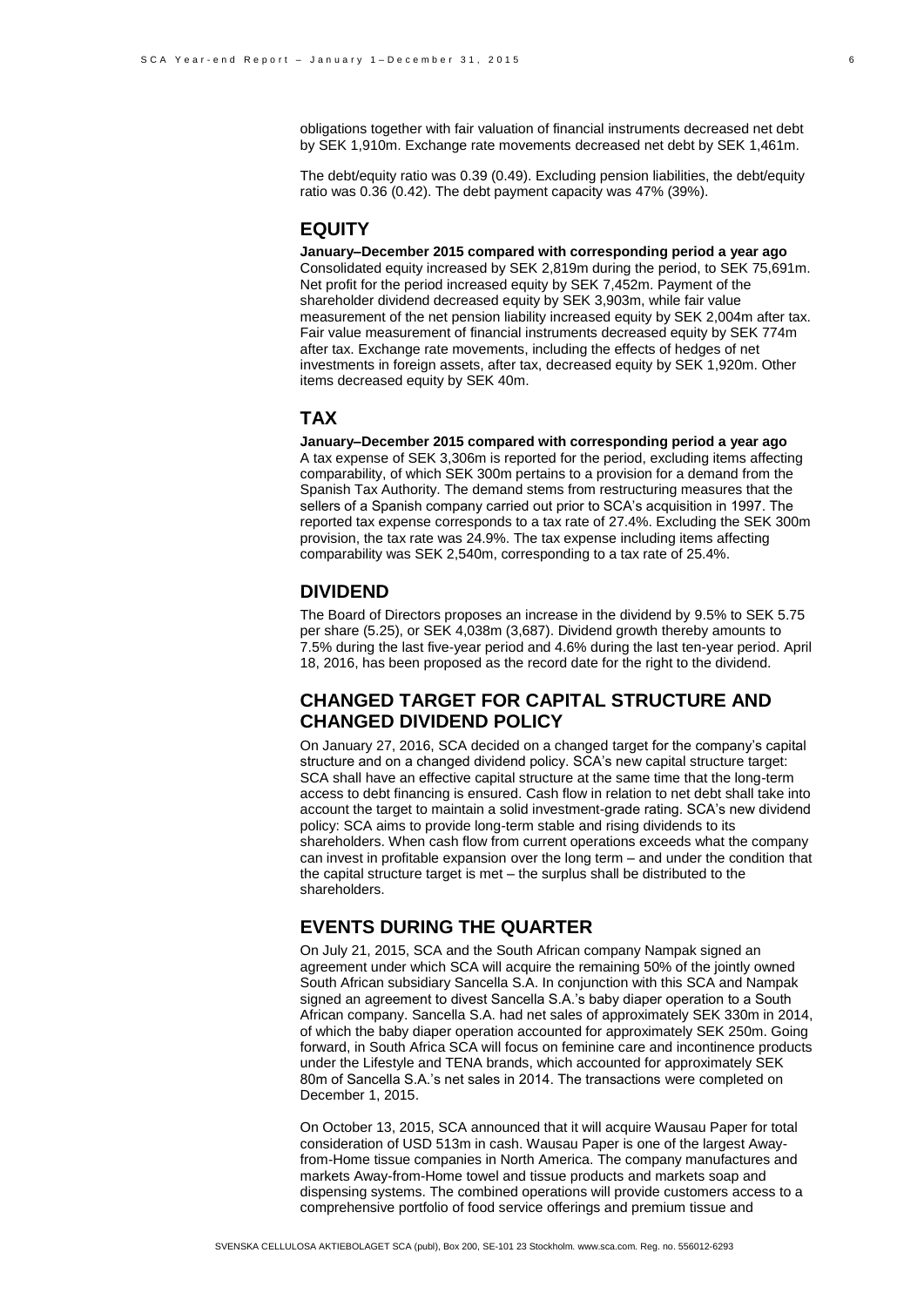washroom products. Following completion of the acquisition, SCA will continue to honor Wausau Paper's existing customer contracts and programs. Wausau Paper's reported sales for the first half of 2015 amounted to USD 175m (SEK 1.5bn), with EBITDA of USD 32m (SEK 268m) and an operating profit of USD 11m (SEK 94m). Wausau Paper's reported sales in 2014 amounted to USD 352m (SEK 2.4bn), with EBITDA of USD 38m (SEK 263m) and an operating profit of USD -3m (SEK -19m). On a pro forma basis, giving effect to the acquisition, SCA's sales for the full year 2014 would have increased from SEK 104.1bn to SEK 106.5bn. Pro forma operating profit for the full year 2014, excluding items affecting comparability, would have been on a similar level and amounted to approximately SEK 11.8bn. The acquisition is expected to generate annual synergies of approximately USD 40m, with full effect three years after closing. Synergies are expected in sourcing, production, logistics, reduced imports, increased volumes of premium products and reduced selling and administrative costs. The restructuring costs are expected to amount to approximately USD 50m. The transaction was closed on January 21, 2016, and SCA is consolidating the company as from that date.

On October 29, 2015, SCA announced the company's intention to close a newsprint machine at Ortviken paper mill in Sundsvall and recognize an impairment loss for the mill. Efficiency improvement measures are being carried out at the kraftliner mills in Obbola and Munksund. The closure, impairment loss and efficiency improvement measures entail total costs of approximately SEK 1.4bn and will lead to annual cost savings of approximately SEK 180m, of which approximately SEK 120m in lower depreciation, with full effect in 2017. The impairment loss amounts to approximately SEK 1.3bn and was recognized as an item affecting comparability in the third quarter of 2015. The restructuring costs amount to approximately SEK 90m and have been recognized as an item affecting comparability in the fourth quarter of 2015.

On October 29, 2015, SCA announced that the company is divesting its business in Southeast Asia, Taiwan and South Korea for integration with Vinda International Holdings Limited ("Vinda"). SCA is the majority shareholder of Vinda, one of China's largest hygiene companies. As part of the transaction, SCA and Vinda have signed an agreement regarding the exclusive license to market and sell the SCA brands TENA (incontinence products), Tork (Away-from-Home tissue), Tempo (consumer tissue), Libero (baby diapers), and Libresse (feminine care) in Southeast Asia, Taiwan and South Korea. With this agreement, Vinda will hold the rights to these product brands in these Asian markets. Vinda will acquire the brands Drypers, Dr. P, Sealer, Prokids, EQ Dry and Control Plus in these markets. SCA's hygiene business in Southeast Asia, Taiwan and South Korea had net sales of approximately SEK 2.2bn in 2014. The purchase consideration amounts to HKD 2.8bn on a debt-free basis. On January 13, 2016, SCA announced that the transaction has been approved by the independent shareholders of Vinda. The ambition is to close the transaction during the first quarter of 2016. Vinda is listed on the Hong Kong Stock Exchange. As a consequence of this transaction SCA's Shanghai office will stop to have operations. This has led to approximately SEK 90m in restructuring costs, which have been recognized as an item affecting comparability in the fourth quarter of 2015.

On November 3, 2015, SCA sold its entire holding of 12,108,723 Class A shares in AB Industrivärden, representing 4.3% and 2.8% of the votes and capital in AB Industrivärden, respectively. The shares were sold to Swedish institutions and investors for a price of SEK 169 per Class A share. Following the transaction SCA does not own any shares in AB Industrivärden.

On October 23, 2015, SCA announced that the company, together with the other part-owners, is divesting Bromma Business Jet. The divestment is expected to be completed during February, 2016. The transaction gave rise to costs of approximately SEK 95m, which were reported as an item affecting comparability in the third quarter of 2015.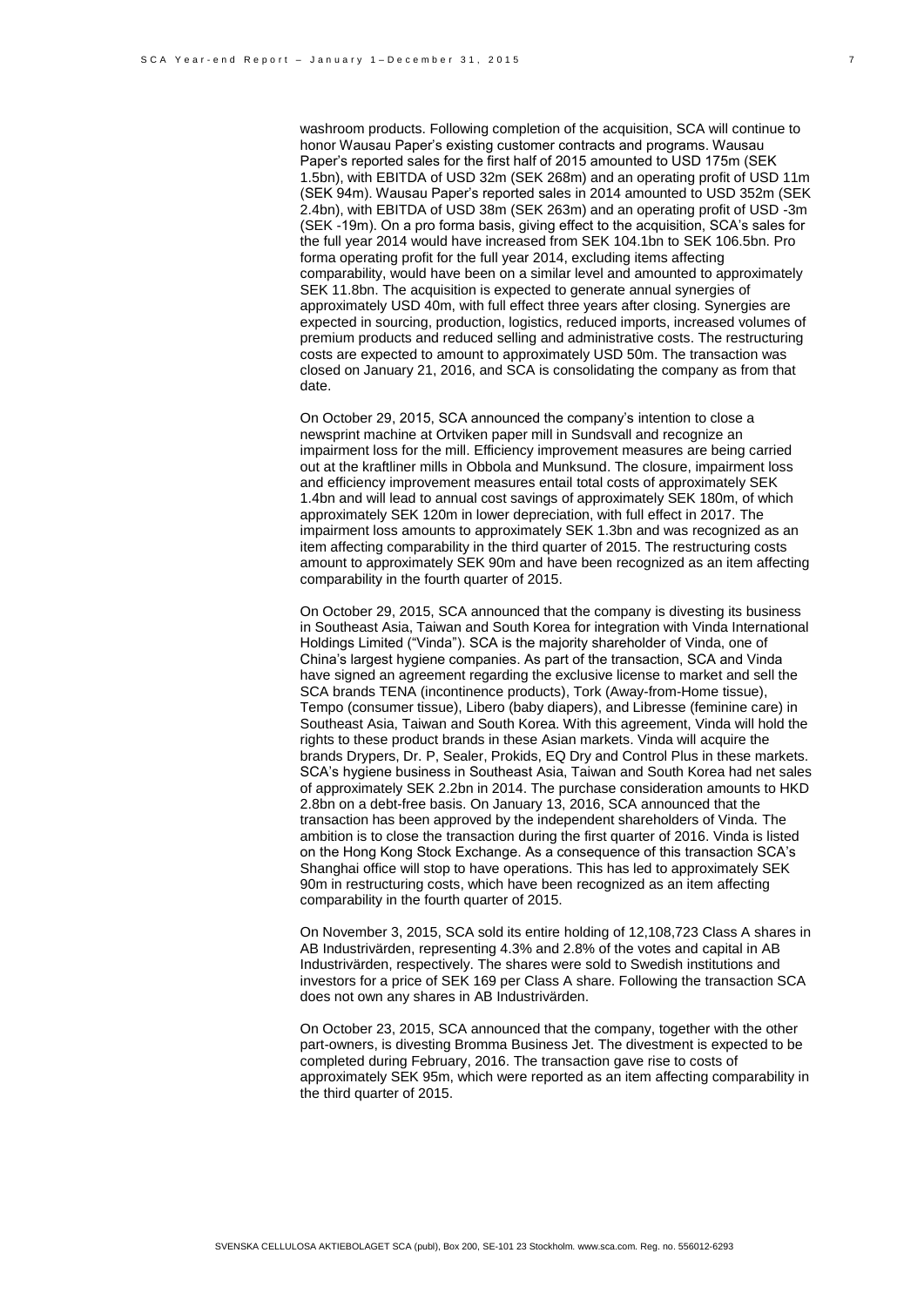



**Share of Group, operating profit 1512**







#### **Change in net sales (%)**

|                    | 1512 vs<br>1412 | 2015:4 vs.<br>2014:4 |
|--------------------|-----------------|----------------------|
| Total              | 11              | 7                    |
| Price/mix          | 3               | 2                    |
| Volume             | 4               | 7                    |
| Currency           | 4               | -2                   |
| Acquisitions       | ი               | 0                    |
| <b>Divestments</b> | ი               |                      |

#### **Change in operating profit (%)**

|               | 1512 vs<br>1412 | 2015:4 vs.<br>2014:4 |
|---------------|-----------------|----------------------|
| <b>Total</b>  | 13              | 17                   |
| Price/mix     | 23              | 14                   |
| Volume        | 19              | 22                   |
| Raw materials | $-20$           | $-12$                |
| Energy        | 1               | 1                    |
| Currency      | 1               | -3                   |
| Other         | -11             | -5                   |

# **PERSONAL CARE**

| 1512   | 1412   | %  | 2015:4 | 2014:4 | %    |
|--------|--------|----|--------|--------|------|
| 34.344 | 31.066 | 11 | 8,681  | 8.106  |      |
| 5.012  | 4.509  | 11 | 1.313  | 1.179  | - 11 |
| 3,990  | 3.526  | 13 | 1,086  | 930    | - 17 |
| 11.6   | 11.4   |    | 12.5   | 11.5   |      |
| 29.2   | 27.3   |    | 33.1   | 27.6   |      |
| 3.792  | 3,345  |    | 1,061  | 1,048  |      |
|        |        |    |        |        |      |

\*) Excluding restructuring costs, which are reported as items affecting comparability outside of the business area.

**January–December 2015 compared with corresponding period a year ago** Net sales rose 11% to SEK 34,344m (31,066). Organic sales growth, which excludes exchange rate effects, acquisitions and divestments, was 7%, of which volume accounted for 4% and price/mix for 3%. Organic sales growth was 4% in mature markets and 12% in emerging markets. Emerging markets accounted for 43% of sales. Exchange rate effects increased sales by 4%.

For incontinence products, under the globally leading TENA brand, organic sales growth was 4%. Growth is attributable to emerging markets and western Europe, which compensated for lower sales in North America. For baby diapers, organic sales growth was 7%. Growth is mainly attributable to Europe. For feminine care products, organic sales growth was 18%, attributable to emerging markets and western Europe.

Operating profit, excluding items affecting comparability, rose 13% (12% excluding currency translation effects) to SEK 3,990m (3,526). Profit was favorably affected by a better price/mix, higher volumes and cost savings. Higher raw material costs mainly resulting from the stronger U.S. dollar had a negative earnings impact. Investments were made in increased marketing activities for incontinence products and in India.

Return on capital employed, excluding items affecting comparability, was 29.2%  $(27.3\%)$ .

The operating cash surplus amounted to SEK 5,018m (4,511). Operating cash flow increased to SEK 3,792m (3,345).

#### **Fourth quarter 2015 compared with fourth quarter 2014**

Net sales rose 7% to SEK 8,681m (8,106). Organic sales growth was 9%, of which price/mix accounted for 2% and volume for 7%. Organic sales growth was 7% in mature markets and 13% in emerging markets. Emerging markets accounted for 42% of sales. Exchange rate effects decreased sales by 2%.

For incontinence products, under the globally leading TENA brand, organic sales growth was 6%. Growth is mainly attributable to emerging markets and western Europe. For baby diapers, organic sales growth was 4%, mainly attributable to Europe. For feminine care products, organic sales growth was 14%, attributable to emerging markets and western Europe.

a better price/mix, higher volumes and cost savings. Higher raw material costs, Operating profit, excluding items affecting comparability, rose 17% (20% excluding currency translation effects) to SEK 1,086m (930). Profit was favorably affected by mainly owing to the stronger U.S. dollar, had a negative earnings impact.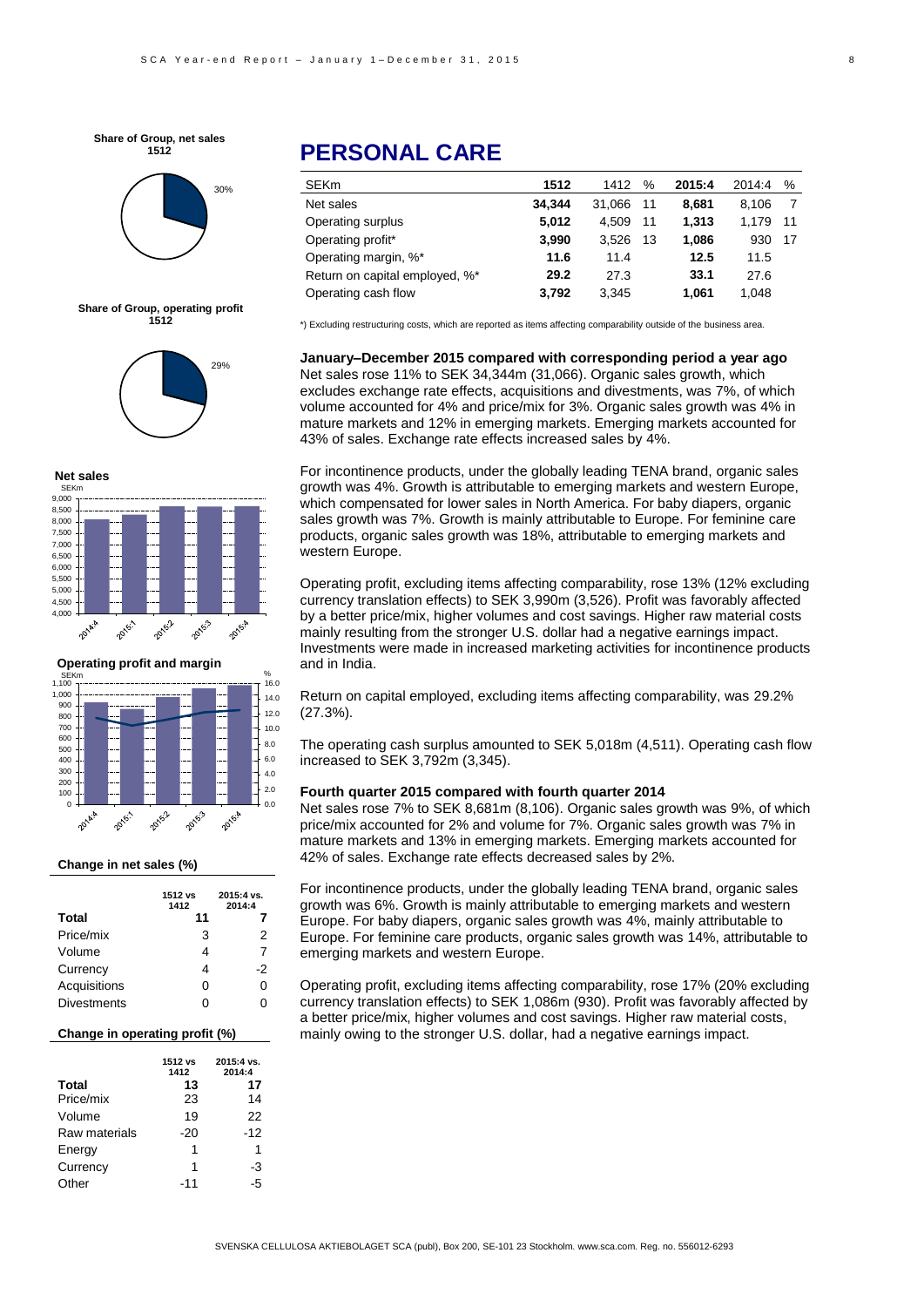**Share of Group, net sales 1512**







**Net sales**



**Operating profit and margin**



#### **Change in net sales (%)**

|                    | 1512 vs<br>1412 | 2015:4 vs.<br>2014:4 |
|--------------------|-----------------|----------------------|
| <b>Total</b>       | 13              |                      |
| Price/mix          | 2               | 2                    |
| Volume             | 3               | 1                    |
| Currency           | 8               | 4                    |
| Acquisitions       | O               | U                    |
| <b>Divestments</b> |                 |                      |

#### **Change in operating profit (%)**

|               | 1512 vs<br>1412 | 2015:4 vs.<br>2014:4 |
|---------------|-----------------|----------------------|
| <b>Total</b>  | 8               |                      |
| Price/mix     | 13              | 15                   |
| Volume        | 7               | 3                    |
| Raw materials | -27             | -24                  |
| Energy        | 2               | 2                    |
| Currency      | 8               | 4                    |
| Other         | 5               |                      |

# **TISSUE**

| <b>SEKm</b>                    | 1512   | 1412   | %  | 2015:4 | 2014:4 | % |
|--------------------------------|--------|--------|----|--------|--------|---|
| Net sales                      | 64.184 | 56.994 | 13 | 16.366 | 15.366 | 7 |
| Operating surplus              | 10.679 | 9.767  | 9  | 2.807  | 2.679  | 5 |
| Operating profit*              | 7.217  | 6.652  | 8  | 1.943  | 1.867  | 4 |
| Operating margin, %*           | 11.2   | 11.7   |    | 11.9   | 12.2   |   |
| Return on capital employed, %* | 12.9   | 12.6   |    | 14.1   | 13.7   |   |
| Operating cash flow            | 7.667  | 7.343  |    | 2.102  | 2.292  |   |

\*) Excluding restructuring costs, which are reported as items affecting comparability outside of the business area.

Cost savings associated with the acquisition of Georgia-Pacific's European tissue operations amounted to approximately SEK 930m in 2015. During the fourth quarter 2015, cost savings totaled approximately SEK 260m, corresponding to an annual rate of approximately EUR 110m. The program was concluded at year-end 2015, but we continue to see opportunities for efficiency improvement measures.

**January–December 2015 compared with corresponding period a year ago** Net sales rose 13% to SEK 64,184m (56,994). Organic sales growth, which excludes exchange rate effects, acquisitions and divestments, was 5%, of which volume accounted for 3% and price/mix for 2%. Organic sales growth was 1% in mature markets and 13% in emerging markets. Emerging markets accounted for 32% of sales. Exchange rate effects increased sales by 8%.

For consumer tissue, organic sales growth was 6%. Growth is related to high growth in emerging markets, particularly China, and higher sales in western Europe. For AfH tissue, organic sales growth was 2%. The increase was related to emerging markets and North America.

Operating profit, excluding items affecting comparability, rose 8% (0% excluding currency translation effects) to SEK 7,217m (6,652). A better price/mix, higher volumes and cost savings contributed to the earnings increase. Higher raw material costs mainly resulting from the stronger U.S. dollar had a negative earnings impact.

Return on capital employed, excluding items affecting comparability, was 12.9%  $(12.6\%)$ .

The operating cash surplus increased to SEK 10,703m (9,760). Operating cash flow increased to SEK 7,667m (7,343).

#### **Fourth quarter 2015 compared with fourth quarter 2014**

Net sales rose 7% to SEK 16,366m (15,366). Organic sales growth was 3%, of which price/mix accounted for 2% and volume for 1%. Organic sales growth was 0% in mature markets and 10% in emerging markets. Emerging markets accounted for 32% of sales. Exchange rate effects increased sales by 4%.

For consumer tissue, organic sales growth was 5%. Growth was related to high growth in emerging markets, particularly China, and higher sales in western Europe. For AfH tissue, organic sales growth was 2% and was attributable to emerging markets and North America.

-6 volumes and cost savings had a positive earnings impact. Higher raw material Operating profit, excluding items affecting comparability, rose 4% (0% excluding currency translation effects) to SEK 1,943m (1,867). A better price/mix, higher costs mainly resulting from the stronger U.S. dollar had a negative earnings impact.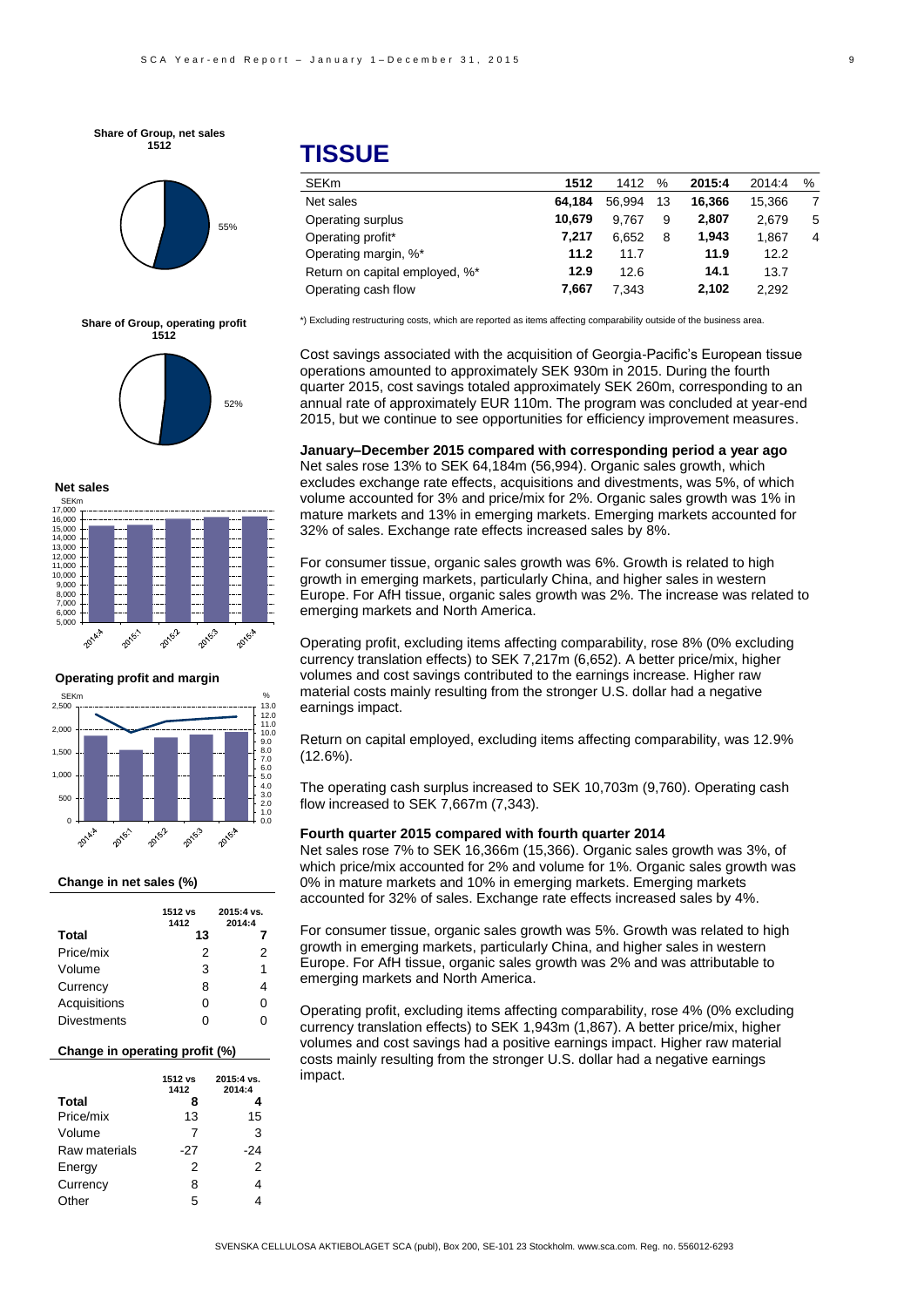









**Operating profit and margin**



#### **Change in net sales (%)**

|                    | 1512 vs.<br>1412 | 2015:4 vs.<br>2014:4 |
|--------------------|------------------|----------------------|
| Total              | 5                | 2                    |
| Price/mix          | 1                | -2                   |
| Volume             | 2                | 3                    |
| Currency           | 2                | 1                    |
| Acquisitions       | O                | 0                    |
| <b>Divestments</b> | ი                | ი                    |

#### **Change in operating profit (%)**

|               | 1512 vs<br>1412 | 2015:4 vs.<br>2014:4 |
|---------------|-----------------|----------------------|
| <b>Total</b>  | 4               | -10                  |
| Price/mix*    | 15              | -6                   |
| Volume        | 2               | 1                    |
| Raw materials | 3               | 5                    |
| Energy        | 6               | 11                   |
| Currency      | 0               | Ω                    |
| Other**       | -22             | -21                  |

*\*Price/mix includes exchange rate effects of approximately 32% (SEK 801m) and 14% (SEK 96m), respectively. \*\*Other includes gains on forest swaps totaling -13% (SEK -336m) and -0% (SEK -3m), respectively.*

# **FOREST PRODUCTS**

| <b>SEKm</b>                                    | 1512   | 1412      | %              | 2015:4 | 2014:4 | %              |
|------------------------------------------------|--------|-----------|----------------|--------|--------|----------------|
| <b>Deliveries</b>                              |        |           |                |        |        |                |
| - Publication papers, thousand tonnes          | 842    | $863 - 2$ |                | 218    | 203    | 7              |
| - Solid-wood products, thousand m <sup>3</sup> | 2.336  | 2.238     | 4              | 548    | 509    | 8              |
| - Kraftliner products, thousand tonnes         | 827    | 799       | 4              | 196    | 200    | $-2$           |
| - Pulp products, thousand tonnes               | 514    | 516       | $\Omega$       | 122    | 125    | $-2$           |
| Net sales                                      | 17,279 | 16,490    | 5              | 4.133  | 4.037  | $\overline{2}$ |
| Operating surplus                              | 3,798  | 3.703     | 3              | 886    | 994    | $-11$          |
| Operating profit*                              | 2.605  | 2.505     | $\overline{4}$ | 612    | 683    | $-10$          |
| Operating margin, %*                           | 15.1   | 15.2      |                | 14.8   | 16.9   |                |
| Return on capital employed, %*                 | 6.9    | 6.6       |                | 6.6    | 7.2    |                |
| Operating cash flow                            | 2.501  | 1.440     |                | 689    | 595    |                |

\*) Excluding restructuring costs, which are reported as items affecting comparability outside of the business area.

**January–December 2015 compared with corresponding period a year ago** Net sales rose 5% to SEK 17,279m (16,490). Sales growth excluding exchange rate effects was 3%, of which volume accounted for 2% and price/mix for 1%. Exchange rate effects increased sales by 2%.

Kraftliner showed higher prices (including exchange rate effects) and higher volumes. Publication papers showed higher prices (including exchange rate effects) and lower volumes. Solid-wood products showed lower prices (including exchange rate effects) and higher volumes. Pulp showed higher prices (including exchange rate effects) and unchanged volumes.

Operating profit, excluding items affecting comparability, rose 4% (17% excluding gains on forest swaps) to SEK 2,605m (2,505). Higher prices (including exchange rate effects), higher volumes, lower raw material and energy costs, and cost savings contributed to the earnings increase. Gains on forest swaps recognized in the income statement were lower than in the preceding year and amounted to SEK 0m (336).

Return on capital employed, excluding items affecting comparability, was 6.9% (6.6%).

The operating cash surplus was SEK 3,319m (2,750), and operating cash flow totaled SEK 2,501m (1,440).

#### **Fourth quarter 2015 compared with fourth quarter 2014**

Net sales rose 2% to SEK 4,133m (4,037). Sales growth excluding exchange rate effects was 1%, of which price/mix accounted for -2% and volume for 3%. Exchange rate effects increased sales by 1%.

Kraftliner showed higher prices (including exchange rate effects) and lower volumes. Publication papers and solid-wood products showed lower prices (including exchange rate effects) and higher volumes. Pulp showed lower prices (including exchange rate effects) and lower volumes.

Operating profit, excluding items affecting comparability, decreased by 10% to SEK 612m (683). The lower operating profit for Forest Products is mainly attributable to lower prices (including exchange rate effects), higher costs associated with production stops and impairment loss of trade receivables of approximately SEK 40m attributable to restrictions in the Egyptian financial market. Earnings were favorably affected by higher volumes, lower raw material and energy costs, and lower depreciation. Gains on forest swaps recognized in the income statement were lower than in the preceding year and amounted to SEK 0m (3).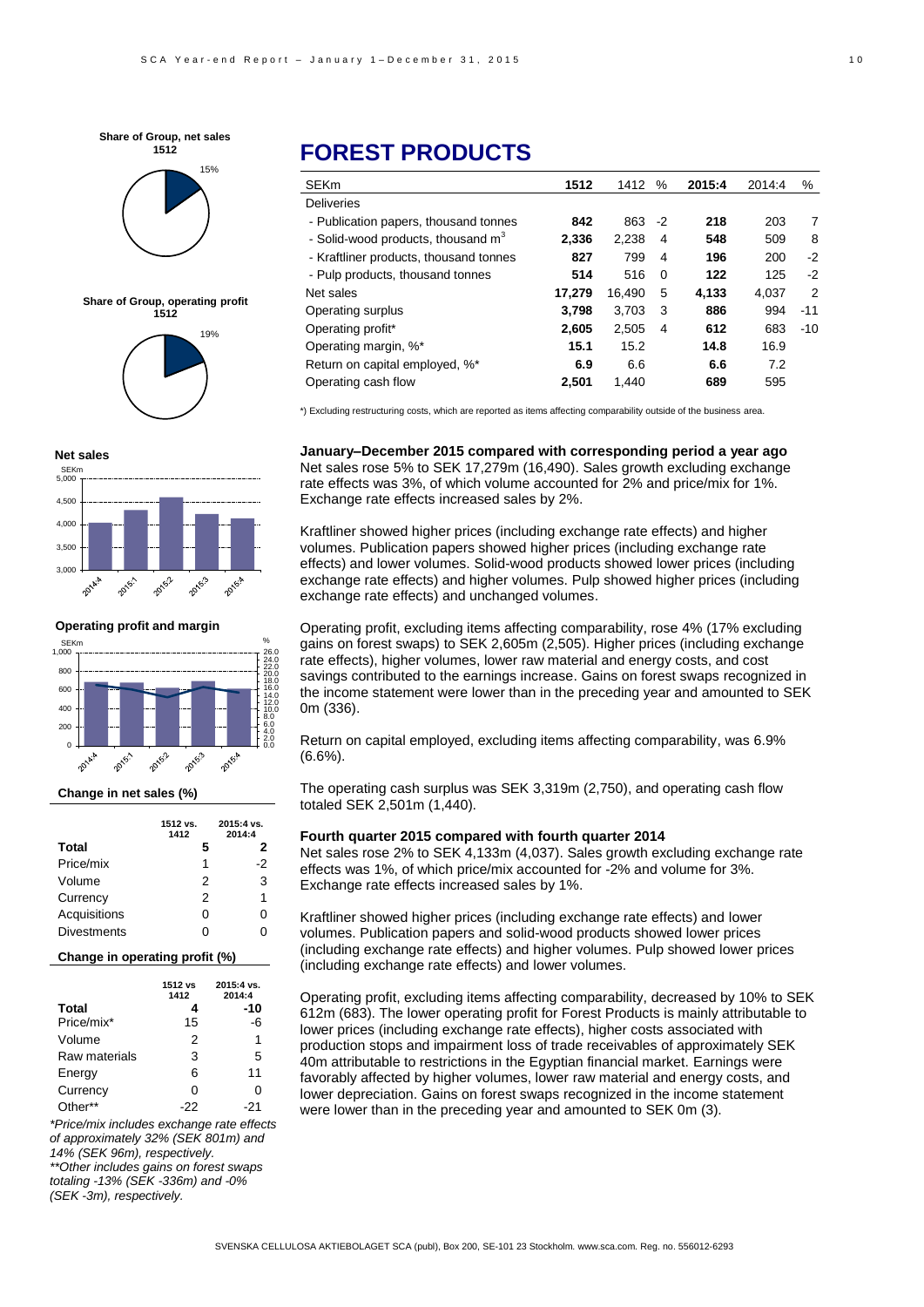## **SHARE DISTRIBUTION**

| December 31, 2015           | Class A    | Class B     | Total       |
|-----------------------------|------------|-------------|-------------|
| Registered number of shares | 67.441.609 | 637.668.485 | 705.110.094 |
| - of which treasury shares  |            | 2.767.605   | 2.767.605   |

At the end of the reporting period the proportion of Class A shares was 9.6%. During the fourth quarter, at the request of shareholders a total of 17,520,573 Class A shares were converted to Class B shares. After the end of the financial year, at the request of shareholders a total of 53,280 Class A shares were converted to Class B shares. The total number of votes in the company is thereafter 1,311,605,055.

### **FUTURE REPORTS**

SCA's 2015 Annual Report will be available from the company and on the company's website, www.sca.com, during the week of March 21, 2016, and forward.

During 2016 interim reports will be published on April 28, July 19 and October 27.

#### **ANNUAL GENERAL MEETING**

SCA's Annual General Meeting will be held at 15:00 CET on April 14, 2016, in the Aula Magna hall at Stockholm University, Frescati, Stockholm, Sweden.

## **INVITATION TO PRESS CONFERENCE ON YEAR-END REPORT 2015**

Media and analysts are invited to a press conference, where this year-end report will be presented by Magnus Groth, President and CEO.

Time: 10:00 CET, Thursday, January 28, 2016 Location: SCA's headquarters, Waterfront Building, Klarabergsviadukten 63, Stockholm, Sweden

The presentation will be webcast at www.sca.com. To participate, call: +44 (0)20 7162 0077, +1 334 323 6201 or +46 (0)8 5052 0110. Specify "SCA" or conference ID no. 956716.

Stockholm, January 28, 2016 SVENSKA CELLULOSA AKTIEBOLAGET SCA (publ)

Magnus Groth President and CEO

#### **For further information, please contact:**

Fredrik Rystedt, CFO and Executive Vice President, +46 8 788 51 31

Johan Karlsson, Vice President Investor Relations, Group Function Communications, +46 8 788 51 30 Linda Nyberg, Vice President Media and Online, Group Function Communications, +46 8 788 51 58 Joséphine Edwall-Björklund, Senior Vice President, Group Function Communications, +46 8 788 52 34

#### **NB**

SCA discloses the information provided herein pursuant to the Securities Markets Act. This report has been prepared in both Swedish and English versions. In case of variations in the content between the two versions, the Swedish version shall govern. Submitted for publication at 08:00 CET on January 28, 2016. This report has not been reviewed by the company's auditors.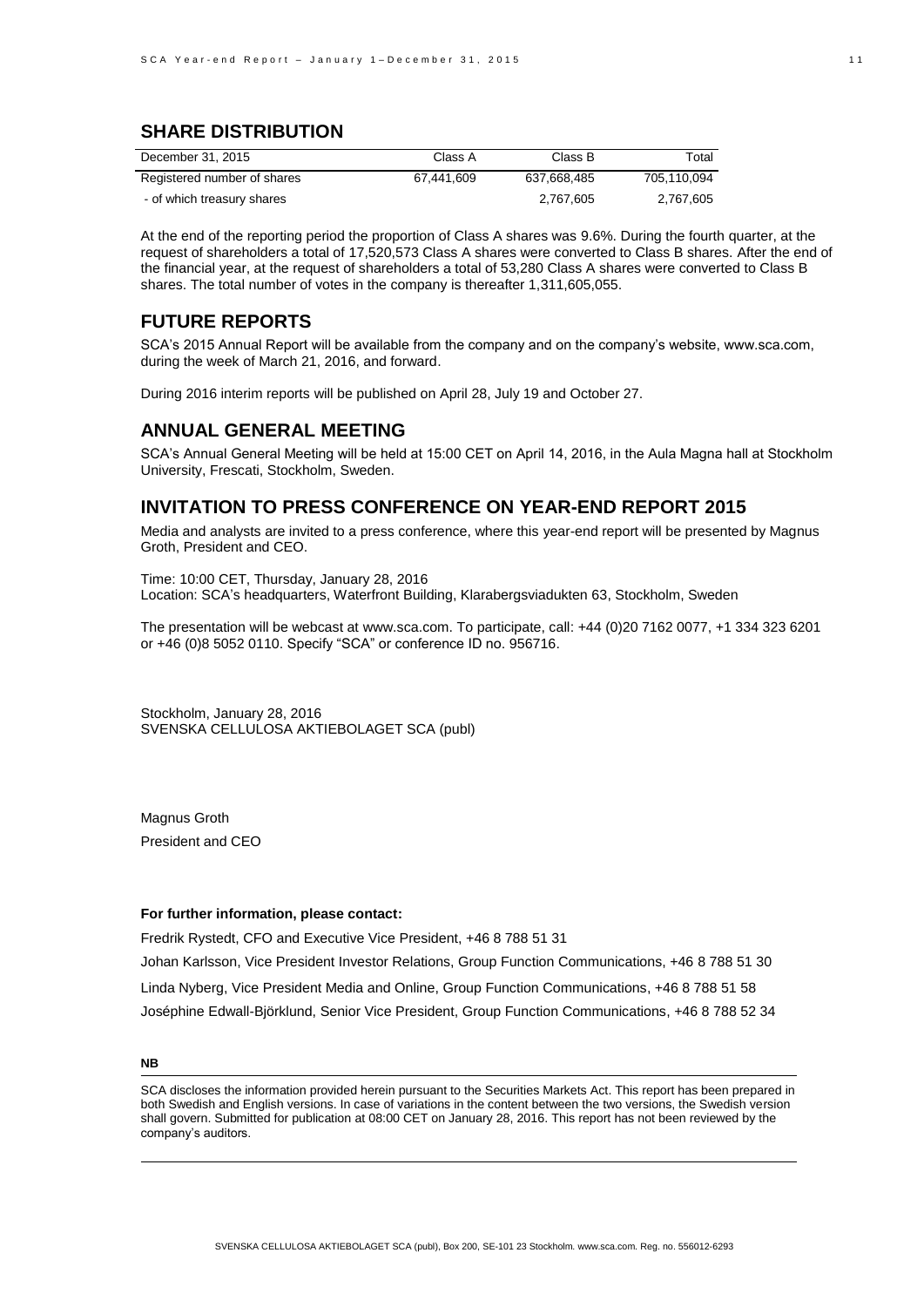# **STATEMENT PROFIT OR LOSS**

| <b>SEKm</b>                                                     | 2015:4   | 2014:4    | 2015:3    | 1512      | 1412      |
|-----------------------------------------------------------------|----------|-----------|-----------|-----------|-----------|
| <b>Net sales</b>                                                | 29,040   | 27,397    | 29,099    | 115,316   | 104,054   |
| Cost of goods sold <sup>1</sup>                                 | -21,372  | $-20,307$ | $-21,443$ | -85,476   | -77,520   |
| <b>Gross profit</b>                                             | 7,668    | 7,090     | 7,656     | 29,840    | 26,534    |
| Sales, general and administration <sup>1</sup>                  | $-4,270$ | $-3,920$  | $-4,244$  | $-17,025$ | $-14,798$ |
| Items affecting comparability <sup>2</sup>                      | 697      | -887      | $-2,484$  | $-2,067$  | $-1,400$  |
| Share of profits of associates and joint ventures               | 56       | 80        | 59        | 199       | 113       |
| <b>Operating profit</b>                                         | 4,151*   | 2,363     | 987       | 10,947*   | 10,449    |
| Financial items                                                 | $-259**$ | $-209$    | $-233$    | $-955**$  | -961      |
| <b>Profit before tax</b>                                        | 3,892    | 2,154     | 754       | 9,992     | 9,488     |
| Tax                                                             | $-985$   | -550      | $-186$    | $-2,540$  | $-2,420$  |
| Net profit for the period                                       | 2,907    | 1,604     | 568       | 7,452     | 7,068     |
| Earnings attributable to:                                       |          |           |           |           |           |
| Owners of the parent                                            | 2,827    | 1,440     | 502       | 7,002     | 6,599     |
| Non-controlling interests                                       | 80       | 164       | 66        | 450       | 469       |
|                                                                 |          |           |           |           |           |
| Earnings per share, SEK - owners of the parent total operations |          |           |           |           |           |
| - before dilution effects                                       | 4.03     | 2.05      | 0.71      | 9.97      | 9.40      |
| - after dilution effects                                        | 4.03     | 2.05      | 0.71      | 9.97      | 9.40      |
| <b>Calculation of earnings per share</b>                        | 2015:4   | 2014:4    | 2015:3    | 1512      | 1412      |
| Earnings attributable to owners of the parent                   | 2,827    | 1,440     | 502       | 7,002     | 6,599     |
| Average no. of shares before dilution, millions                 | 702.3    | 702.3     | 702.3     | 702.3     | 702.3     |
| Average no. of shares after dilution, millions                  | 702.3    | 702.3     | 702.3     | 702.3     | 702.3     |
|                                                                 |          |           |           |           |           |
| <sup>1</sup> Of which, depreciation                             | $-1,443$ | $-1,457$  | $-1,521$  | $-5,961$  | $-5,478$  |
| $2$ Distribution of items affecting comparability by function   |          |           |           |           |           |
| Cost of goods sold                                              | -61      | $-220$    | $-290$    | $-323$    | -436      |
| Sales, general and administration                               | $-103$   | $-215$    | -281      | $-551$    | -469      |
| Impairment, etc.                                                | $-109$   | -452      | $-1,913$  | $-2,163$  | $-495$    |
| <b>Financial items</b>                                          | 970      | 0         | 0         | 970       | 0         |
| Total items affecting comparability                             | 697      | -887      | $-2,484$  | $-2,067$  | $-1,400$  |
| Including sales of securities, 970 SEKm                         |          |           |           |           |           |
| Not including sales of securitites, 970 SEKm                    |          |           |           |           |           |
| <b>Gross margin</b>                                             | 26.4     | 25.9      | 26.3      | 25.9      | 25.5      |
| Operating margin                                                | 11.0     | 8.6       | 3.4       | 8.7       | 10.0      |
| Financial net margin                                            | 2.4      | $-0.8$    | $-0.8$    | 0.0       | $-0.9$    |
| Profit margin                                                   | 13.4     | 7.8       | 2.6       | 8.7       | 9.1       |
| Tax                                                             | $-3.4$   | $-2.0$    | $-0.6$    | $-2.2$    | $-2.3$    |
| Net margin                                                      | 10.0     | 5.8       | 2.0       | 6.5       | 6.8       |
|                                                                 |          |           |           |           |           |
| Excluding items affecting comparability:                        | 2015:4   | 2014:4    | 2015:3    | 1512      | 1412      |
| Gross margin                                                    | 26.4     | 25.9      | 26.3      | 25.9      | 25.5      |
| Operating margin                                                | 11.9     | 11.9      | 11.9      | 11.3      | 11.4      |
| Financial net margin                                            | $-0.9$   | $-0.8$    | $-0.8$    | $-0.8$    | $-0.9$    |
| Profit margin                                                   | 11.0     | 11.1      | 11.1      | 10.5      | 10.5      |
| Tax                                                             | $-3.6$   | $-2.4$    | $-2.8$    | $-2.9$    | $-2.5$    |
| Net margin                                                      | 7.4      | 8.7       | 8.3       | 7.6       | 8.0       |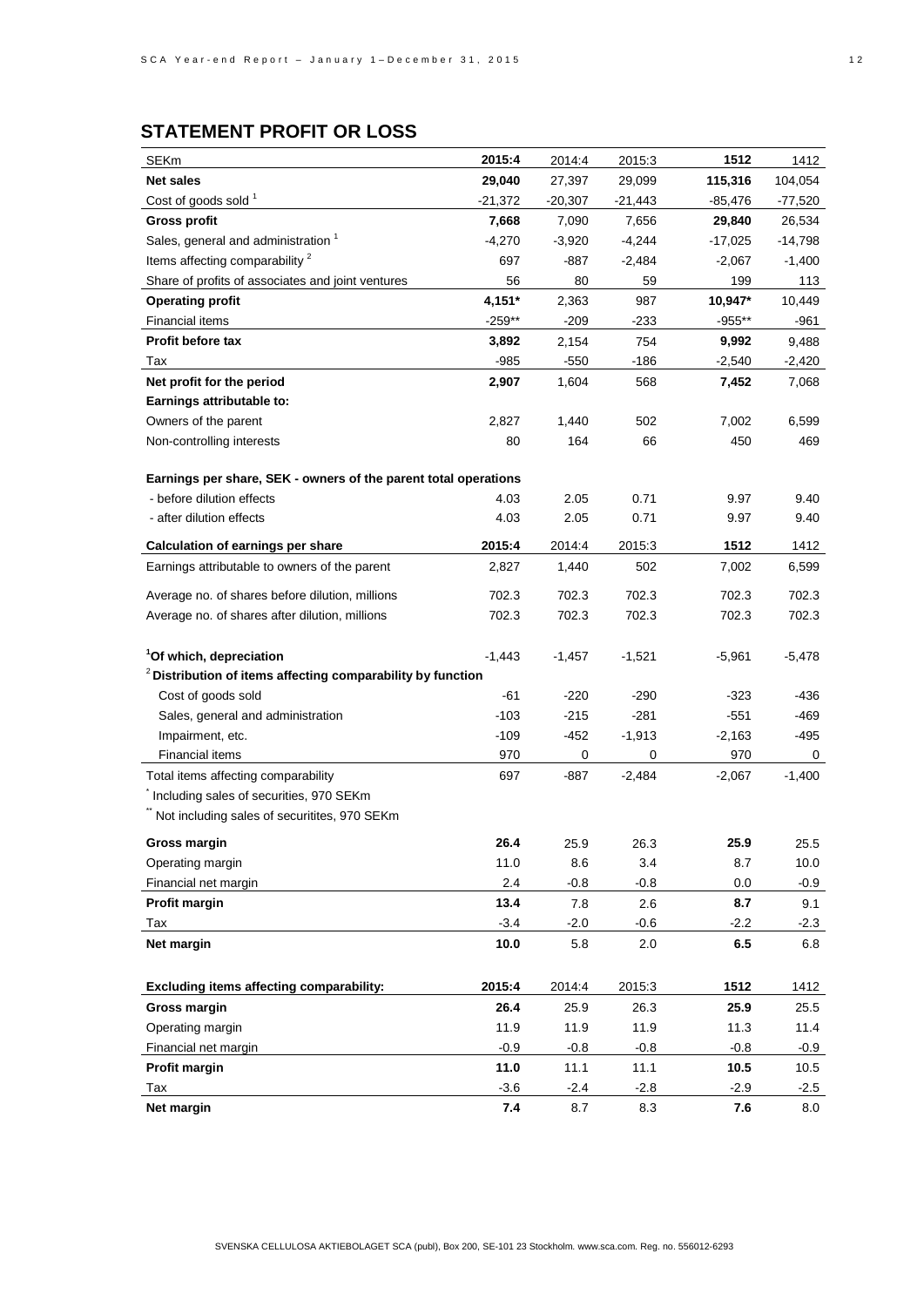## **CONSOLIDATED STATEMENT OF PROFIT OR LOSS AND OTHER COMPREHENSIVE INCOME**

| <b>SEKm</b>                                                                      | 2015:4   | 2014:4 | 2015:3   | 1512     | 1412     |
|----------------------------------------------------------------------------------|----------|--------|----------|----------|----------|
| Profit for the period                                                            | 2,907    | 1,604  | 568      | 7,452    | 7,068    |
| Other comprehensive income for the period                                        |          |        |          |          |          |
| Items that may not be reclassified to the income statement                       |          |        |          |          |          |
| Actuarial gains/losses on defined benefit pension plans                          | 332      | $-207$ | $-725$   | 2,562    | $-2,925$ |
| Income tax attributable to components of other comprehensive income              | $-7$     | 8      | 149      | $-558$   | 660      |
|                                                                                  | 325      | $-199$ | $-576$   | 2,004    | $-2,265$ |
| Items that have been or may be reclassified subsequently to the income statement |          |        |          |          |          |
| Available-for-sale financial assets                                              | $-842$   | 123    | -44      | $-652$   | 140      |
| Cash flow hedges                                                                 | $-124$   | $-169$ | $-131$   | $-157$   | -81      |
| Translation differences in foreign operations                                    | $-1,582$ | 1,840  | $-774$   | $-1,871$ | 5,169    |
| Gains/losses from hedges of net investments in foreign operations                | 416      | $-608$ | 41       | $-58$    | $-1,497$ |
| Other comprehensive income from associated companies                             | $-17$    | 0      | 0        | $-17$    | $\Omega$ |
| Income tax attributable to components of other comprehensive income              | $-67$    | 183    | 30       | 44       | 359      |
|                                                                                  | $-2,216$ | 1,369  | $-878$   | $-2,711$ | 4,090    |
| Other comprehensive income for the period, net of tax                            | $-1,891$ | 1,170  | $-1,454$ | -707     | 1,825    |
| Total comprehensive income for the period                                        | 1,016    | 2,774  | $-886$   | 6,745    | 8,893    |
| Total comprehensive income attributable to:                                      |          |        |          |          |          |
| Owners of the parent                                                             | 1,059    | 2,625  | $-712$   | 6,510    | 7,852    |
| Non-controlling interests                                                        | $-43$    | 149    | $-174$   | 235      | 1,041    |

## **CONSOLIDATED STATEMENT OF CHANGES IN EQUITY**

| <b>SEKm</b>                                                        | 1512     | 1412     |
|--------------------------------------------------------------------|----------|----------|
| Attributable to owners of the parent                               |          |          |
| Opening balance, January 1                                         | 67,622   | 63,271   |
| Total comprehensive income for the period                          | 6,510    | 7,852    |
| Dividend                                                           | $-3,687$ | $-3,336$ |
| Issue costs in associated companies                                | 0        | -49      |
| Acquisition of non-controlling interests                           | -40      | $-112$   |
| Remeasurement effect upon acquisition of non-controlling interests | -4       | -4       |
| <b>Closing balance</b>                                             | 70,401   | 67,622   |
| Non-controlling interests                                          |          |          |
| Opening balance, January 1                                         | 5,250    | 4,540    |
| Total comprehensive income for the period                          | 235      | 1,041    |
| Dividend                                                           | $-216$   | $-228$   |
| Acquisition of non-controlling interests                           | 21       | -61      |
| Effect of confirmation of acquisition balance                      | 0        | -42      |
| <b>Closing balance</b>                                             | 5,290    | 5,250    |
| Total equity, closing balance                                      | 75,691   | 72,872   |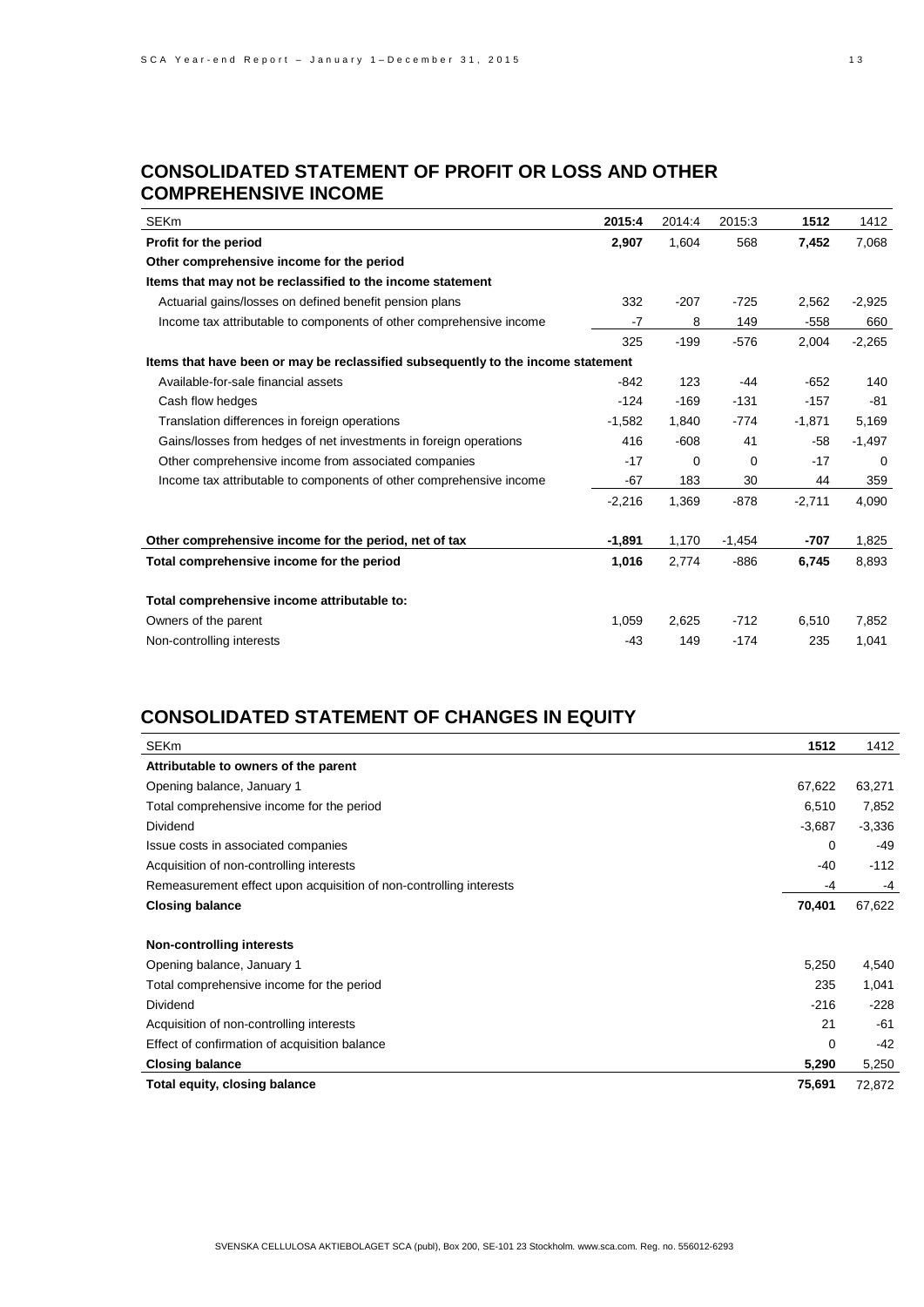# **CONSOLIDATED OPERATING CASH FLOW ANALYSIS**

| <b>SEKm</b>                                          | 1512      | 1412      |
|------------------------------------------------------|-----------|-----------|
| Operating cash surplus                               | 18,312    | 16,250    |
| Change in working capital                            | $-399$    | $-446$    |
| Current capital expenditures, net                    | $-4,162$  | $-3,737$  |
| Restructuring costs, etc.                            | -830      | -883      |
| Operating cash flow                                  | 12,921    | 11,184    |
|                                                      |           |           |
| <b>Financial items</b>                               | $-955$    | $-961$    |
| Income taxes paid                                    | $-2,208$  | $-2,101$  |
| Other                                                | 132       | 27        |
| Cash flow from current operations                    | 9,890     | 8,149     |
|                                                      |           |           |
| Acquisitions                                         | -93       | $-508$    |
| Strategic capital expenditures in non-current assets | $-3,125$  | $-1,816$  |
| <b>Divestments</b>                                   | 329       | 206       |
| Cash flow before dividend                            | 7,001     | 6,031     |
| Dividend                                             | $-3,903$  | $-3,564$  |
| Net cash flow                                        | 3,098     | 2,467     |
|                                                      |           |           |
| Net debt at the start of the period                  | $-35,947$ | $-33,919$ |
| Net cash flow                                        | 3,098     | 2,467     |
| Remeasurement to equity                              | 1,910     | $-2,785$  |
| <b>Translation differences</b>                       | 1,461     | $-1,710$  |
| Net debt at the end of the period                    | $-29,478$ | $-35,947$ |
|                                                      |           |           |
| Debt/equity ratio                                    | 0.39      | 0.49      |
| Debt payment capacity, %                             | 47        | 39        |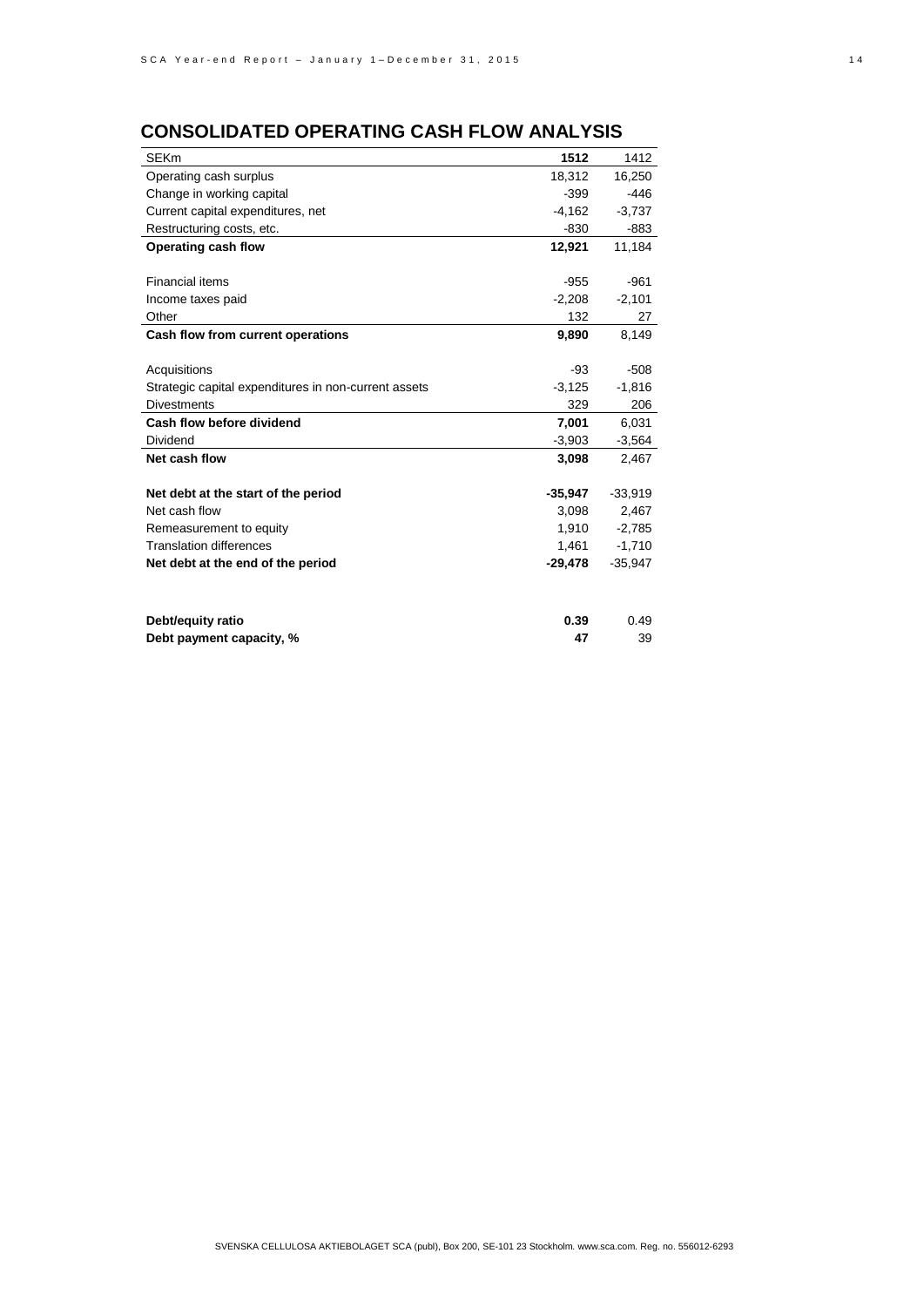# **CONSOLIDATED CASH FLOW STATEMENT**

| <b>SEKm</b>                                                                 | 1512      | 1412                 |
|-----------------------------------------------------------------------------|-----------|----------------------|
|                                                                             |           |                      |
| <b>Operating activities</b>                                                 |           |                      |
| Profit before tax<br>Adjustment for non-cash items <sup>1</sup>             | 9,992     | 9,488<br>4,944       |
|                                                                             | 6,604     |                      |
|                                                                             | 16,596    | 14,432               |
| Paid tax<br>Cash flow from operating activities                             | $-2,208$  | $-2,101$             |
| before changes in working capital                                           | 14,388    | 12,331               |
| Cash flow from changes in working capital                                   |           |                      |
| Change in inventories                                                       | $-1,390$  | -370                 |
| Change in operating receivables                                             | $-1,129$  | $-162$               |
| Change in operating liabilities                                             | 2,120     | 86                   |
| Cash flow from operating activities                                         | 13,989    | 11,885               |
|                                                                             |           |                      |
| <b>Investing activities</b>                                                 |           |                      |
| Acquisitions                                                                | -74       | $-508$               |
| <b>Divestments</b>                                                          | 329       | 206                  |
| Investment in tangible and intangible assets                                | $-7,591$  | $-5,733$             |
| Sale of tangible assets                                                     | 304       | 179                  |
| Loan granted to external parties                                            | 0         | -186                 |
| Sale of securities                                                          | 2,046     | 0                    |
| Repayment of loans from external parties                                    | 177       | 0                    |
| Cash flow from investing activities                                         | -4,809    | $-6,042$             |
| <b>Financing activities</b>                                                 |           |                      |
| Acquisition of non-controlling interests                                    | $-11$     | $-173$               |
| New borrowing                                                               | 11,100    | 3,485                |
| Amortization of loans                                                       | $-15,039$ |                      |
| Dividend                                                                    | $-3,903$  | $-5,819$<br>$-3,564$ |
| Cash flow from financing activities                                         | $-7,853$  | $-6,071$             |
|                                                                             |           |                      |
| Cash flow for the period                                                    | 1,327     | $-228$               |
| Cash and cash equivalents at the beginning of the period                    | 3,815     | 3,785                |
| Translation differences in cash and cash equivalents                        | $-100$    | 258                  |
| Cash and cash equivalents at the end of the period                          | 5,042     | 3,815                |
| Cash flow from operating activities per share, SEK                          | 19.84     | 16.86                |
|                                                                             |           |                      |
| Reconciliation with consolidated operating cash flow statement              |           |                      |
| Cash flow for the period                                                    | 1,327     | $-228$               |
| Less:                                                                       |           |                      |
| Loans granted to external parties                                           | 0         | 186                  |
| Repayment of loans from external parties                                    | -177      | 0                    |
| Sale of securities                                                          | $-2,046$  | 0                    |
| New borrowings                                                              | $-11,100$ | $-3,485$             |
| Financial liabilities (additional purchase price) at acquisitions           | -9        | 0                    |
| Add:                                                                        |           |                      |
| Net debt in acquired and divested operations                                | 0         | 174                  |
| Amortization of borrowing                                                   | 15,039    | 5,819                |
| Accrued interest                                                            | 64        | 1                    |
| Net cash flow according to consolidated operating cash flow statement       | 3,098     | 2,467                |
| <sup>1</sup> Depreciation/amortization and impairment of non-current assets | 8,216     | 5,608                |
| Fair-value measurement of forest assets                                     | -476      | -615                 |
| Gains/loss on assets sales and swaps of assets                              | 21        | $-350$               |
| Unpaid related to efficiency programs                                       | 232       | 234                  |
| Gain/loss on divestments                                                    | -92       | 395                  |
| Payments related to efficiency programs, already recognized                 | $-302$    | -396                 |
| Remeasurements of previously owned share upon acquisition                   | 0         | -36                  |
| Gain/loss on sales of securities                                            | -970      | 0                    |
| Other                                                                       | $-25$     | 104                  |
| Total                                                                       | 6,604     | 4,944                |
|                                                                             |           |                      |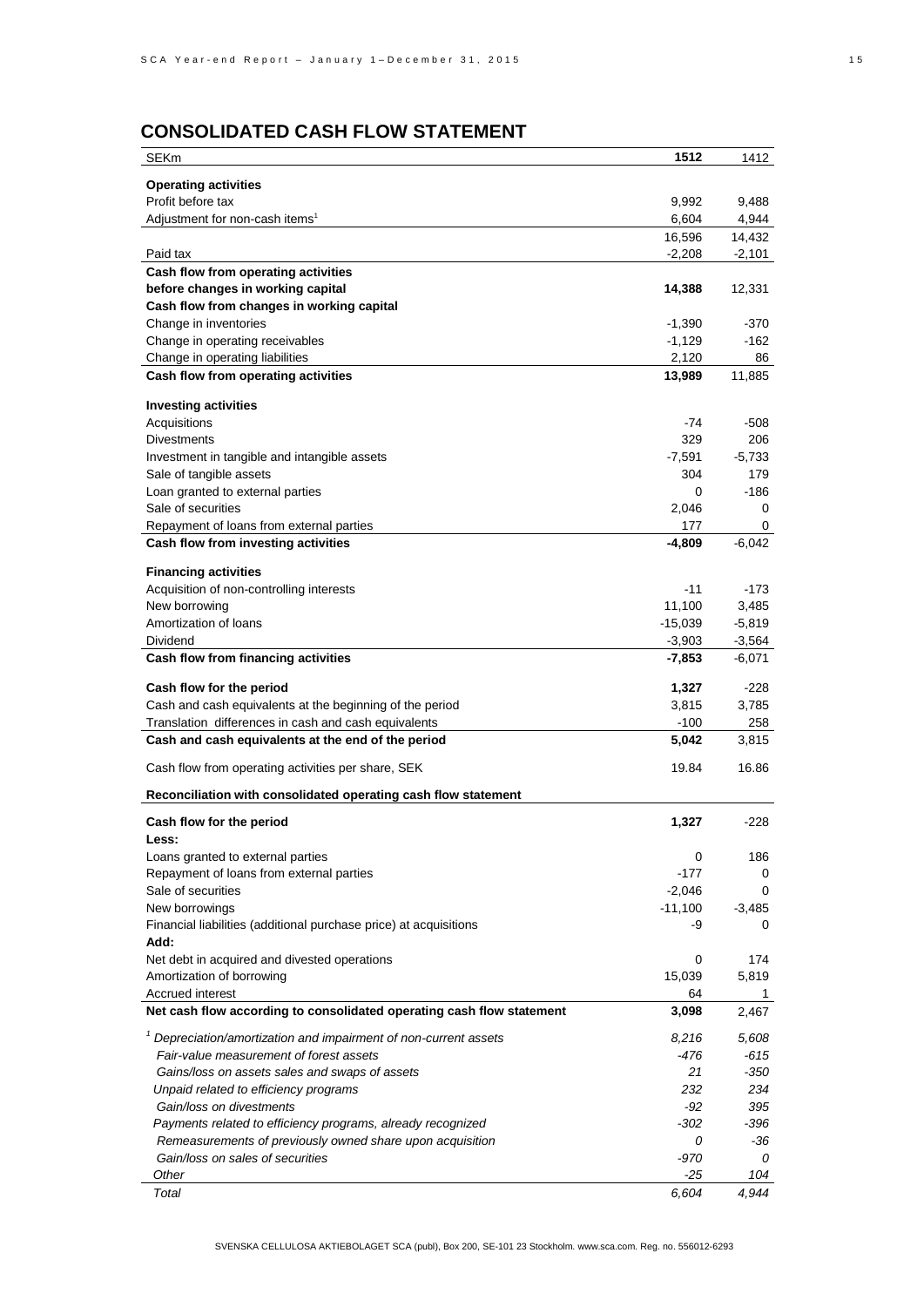# **CONSOLIDATED BALANCE SHEET**

| <b>SEKm</b>                                                                                | <b>Note</b> | December 31, 2015 | December 31, 2014 |
|--------------------------------------------------------------------------------------------|-------------|-------------------|-------------------|
|                                                                                            |             |                   |                   |
| <b>Assets</b>                                                                              |             |                   |                   |
| Goodwill                                                                                   |             | 15,412            | 15,717            |
| Other intangible assets                                                                    |             | 7,440             | 7,963             |
| Tangible assets                                                                            |             | 84,651            | 86,030            |
| Shares and participations                                                                  |             | 1,123             | 1,141             |
| Non-current financial assets                                                               | 4           | 1,403             | 3,140             |
| Other non-current receivables                                                              | 4           | 1,213             | 1,494             |
| <b>Total non-current assets</b>                                                            |             | 111,242           | 115,485           |
|                                                                                            |             |                   |                   |
| Operating receivables and inventories                                                      | 4           | 35,194            | 34,124            |
| Current financial assets                                                                   | 4           | 774               | 1,252             |
| Non-current assets held for sale                                                           |             | 120               | 60                |
| Cash and cash equivalents                                                                  |             | 5,042             | 3,815             |
| <b>Total current assets</b>                                                                |             | 41,130            | 39,251            |
| <b>Total assets</b>                                                                        |             | 152,372           | 154,736           |
|                                                                                            |             |                   |                   |
| <b>Equity</b>                                                                              |             |                   |                   |
| Owners of the parent                                                                       |             | 70,401            | 67,622            |
| Non-controlling interests                                                                  |             | 5,290             | 5,250             |
| <b>Total equity</b>                                                                        |             | 75,691            | 72,872            |
|                                                                                            |             |                   |                   |
| <b>Liabilities</b>                                                                         |             |                   |                   |
| Provisions for pensions                                                                    |             | 2,771             | 5,100             |
| Other provisions                                                                           |             | 11,076            | 10,195            |
| Non-current financial liabilities                                                          | 4           | 21,475            | 24,246            |
| Other non-current liabilities                                                              | 4           | 1,159             | 806               |
| <b>Total non-current liabilities</b>                                                       |             | 36,481            | 40,347            |
|                                                                                            |             |                   |                   |
| Current financial liabilities <sup>1</sup>                                                 | 4           | 12,346            | 14,640            |
| Other current liabilities                                                                  | 4           | 27,854            | 26,877            |
| <b>Total current liabilities</b>                                                           |             | 40,200            | 41,517            |
| <b>Total liabilities</b>                                                                   |             | 76,681            | 81,864            |
| <b>Total equity and liabilities</b>                                                        |             | 152,372           | 154,736           |
|                                                                                            |             |                   |                   |
| <sup>1</sup> Committed credit lines amount to SEK 18 583m of which unutilized SEK 18 583m. |             |                   |                   |
|                                                                                            |             |                   |                   |
| Debt/equity ratio                                                                          |             | 0.39              | 0.49              |
| Equity/assets ratio                                                                        |             | 46%               | 44%               |
| Return on capital employed                                                                 |             | 10.1%             | 9.9%              |
| Return on equity                                                                           |             | 9.9%              | 10.2%             |
| Excluding items affecting comparability:                                                   |             |                   |                   |
| Return on capital employed                                                                 |             | 12.0%             | 11.2%             |
| Return on equity                                                                           |             | 11.6%             | 11.9%             |
|                                                                                            |             |                   |                   |
| Equity per share, SEK                                                                      |             | 107               | 103               |
| Capital employed                                                                           |             | 105,169           | 108,819           |
| - of which working capital                                                                 |             | 8,167             | 8,350             |
|                                                                                            |             |                   |                   |
| Provisions for restructuring costs are included in the balance sheet as follows:           |             |                   |                   |
| - Other provisions*                                                                        |             | 901               | 600               |
| - Operating liabilities                                                                    |             | 548               | 623               |
| *) of which, provision for tax risks                                                       |             | 798               | 489               |
|                                                                                            |             |                   |                   |
| Net debt                                                                                   |             | 29,478            | 35,947            |
| <b>Total Equity</b>                                                                        |             | 75,691            | 72,872            |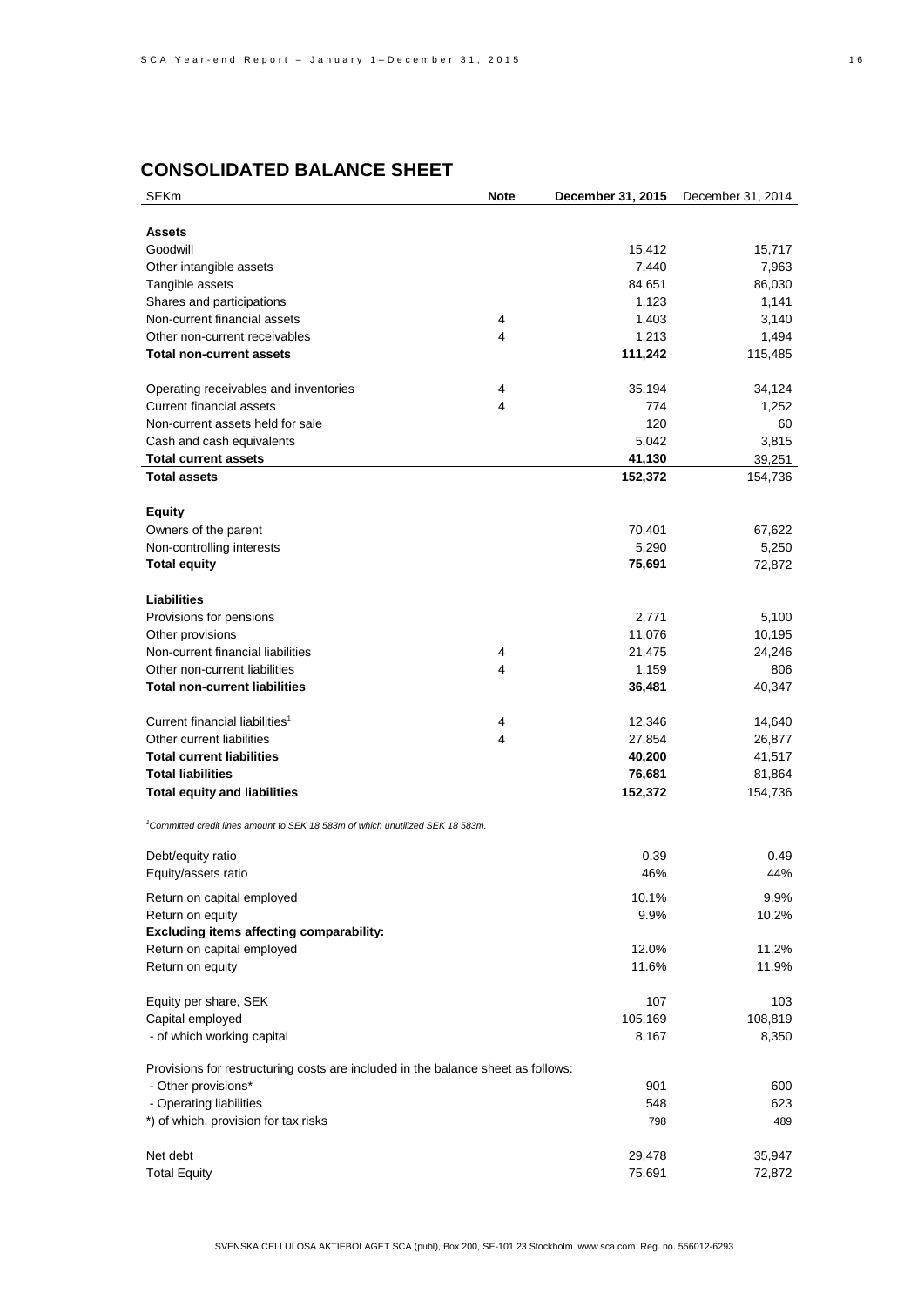# **NET SALES (business area reporting)**

| <b>SEKm</b>            | 1512    | 1412    | 2015:4 | 2015:3 | 2015:2 | 2015:1 | 2014:4 | 2014:3 |
|------------------------|---------|---------|--------|--------|--------|--------|--------|--------|
| <b>Personal Care</b>   | 34.344  | 31.066  | 8.681  | 8.668  | 8.676  | 8.319  | 8.106  | 7.968  |
| Tissue                 | 64.184  | 56.994  | 16.366 | 16.292 | 16.091 | 15.435 | 15.366 | 14.473 |
| <b>Forest Products</b> | 17.279  | 16.490  | 4.133  | 4.232  | 4.598  | 4.316  | 4.037  | 4.237  |
| Other                  | -9      | -45     |        | 13     | $-24$  | 0      | $-14$  | $-7$   |
| Intra-group deliveries | -482    | -451    | $-142$ | $-106$ | $-122$ | $-112$ | -98    | -77    |
| <b>Total net sales</b> | 115.316 | 104.054 | 29.040 | 29.099 | 29,219 | 27,958 | 27.397 | 26.594 |
|                        |         |         |        |        |        |        |        |        |

# **OPERATING PROFIT (business area reporting)**

| <b>SEKm</b>                                                                  | 1512     | 1412     | 2015:4   | 2015:3   | 2015:2 | 2015:1 | 2014:4 | 2014:3 |
|------------------------------------------------------------------------------|----------|----------|----------|----------|--------|--------|--------|--------|
| <b>Personal Care</b>                                                         | 3,990    | 3,526    | 1.086    | 1.058    | 977    | 869    | 930    | 897    |
| Tissue                                                                       | 7.217    | 6.652    | 1,943    | 1.892    | 1.826  | 1,556  | 1,867  | 1.740  |
| Forest Products <sup>3</sup>                                                 | 2,605    | 2,505    | 612      | 693      | 622    | 678    | 683    | 613    |
| Other                                                                        | $-798$   | $-834$   | $-187$   | $-172$   | $-208$ | $-231$ | $-230$ | $-215$ |
| Total operating profit 1                                                     | 13.014   | 11.849   | 3,454    | 3,471    | 3,217  | 2,872  | 3,250  | 3,035  |
| Financial items                                                              | $-955$   | $-961$   | $-259$   | $-233$   | $-193$ | $-270$ | $-209$ | $-269$ |
| Profit before tax                                                            | 12.059   | 10.888   | 3,195    | 3,238    | 3,024  | 2.602  | 3,041  | 2,766  |
| Tax                                                                          | $-3.306$ | $-2.644$ | $-1,046$ | $-803$   | $-781$ | -676   | $-648$ | -660   |
| Net profit for the period $2$                                                | 8,753    | 8,244    | 2,149    | 2,435    | 2,243  | 1,926  | 2,393  | 2,106  |
| Excluding items affecting comparability before tax amounting to:             | $-2,067$ | $-1,400$ | 697      | $-2,484$ | $-158$ | $-122$ | $-887$ | $-108$ |
| <sup>2</sup> Excluding items affecting comparability after tax amounting to: | $-1,301$ | $-1,176$ | 758      | $-1,867$ | $-114$ | $-78$  | $-789$ | $-83$  |
| <sup>3</sup> Including gains on forest swaps, before tax                     | 0        | 336      | 0        | 0        | 0      | 0      | 3      | 6      |

# **OPERATING MARGIN (business area reporting)**

| %                      | 1512 | 1412 | 2015:4 | 2015:3 | 2015:2 | 2015:1 | 2014:4 | 2014:3 |
|------------------------|------|------|--------|--------|--------|--------|--------|--------|
| Personal Care          | 11.6 | 11.4 | 12.5   | 12.2   | 11.3   | 10.4   | 11.5   | 11.3   |
| Tissue                 | 11.2 | 11.7 | 11.9   | 11.6   | 11.3   | 10.1   | 12.2   | 12.0   |
| <b>Forest Products</b> | 15.1 | 15.2 | 14.8   | 16.4   | 13.5   | 15.7   | 16.9   | 14.5   |

# **STATEMENT OF PROFIT OR LOSS**

| <b>SEKm</b>                                       | 2015:4    | 2015:3    | 2015:2    | 2015:1    | 2014:4    |
|---------------------------------------------------|-----------|-----------|-----------|-----------|-----------|
| <b>Net sales</b>                                  | 29,040    | 29.099    | 29.219    | 27.958    | 27.397    |
| Cost of goods sold                                | $-21.372$ | $-21.443$ | $-21.735$ | $-20.926$ | $-20,307$ |
| <b>Gross profit</b>                               | 7,668     | 7,656     | 7.484     | 7,032     | 7,090     |
| Sales, general and administration                 | $-4,270$  | $-4,244$  | $-4.313$  | $-4,198$  | $-3,920$  |
| Items affecting comparability                     | 697       | $-2.484$  | $-158$    | $-122$    | $-887$    |
| Share of profits of associates and joint ventures | 56        | 59        | 46        | 38        | 80        |
| <b>Operating profit</b>                           | 4,151     | 987       | 3,059     | 2,750     | 2,363     |
| Financial items                                   | $-259$    | $-233$    | $-193$    | $-270$    | $-209$    |
| <b>Profit before tax</b>                          | 3,892     | 754       | 2,866     | 2,480     | 2,154     |
| Taxes                                             | -985      | -186      | $-737$    | -632      | $-550$    |
| Net profit for the period                         | 2,907     | 568       | 2,129     | 1.848     | 1,604     |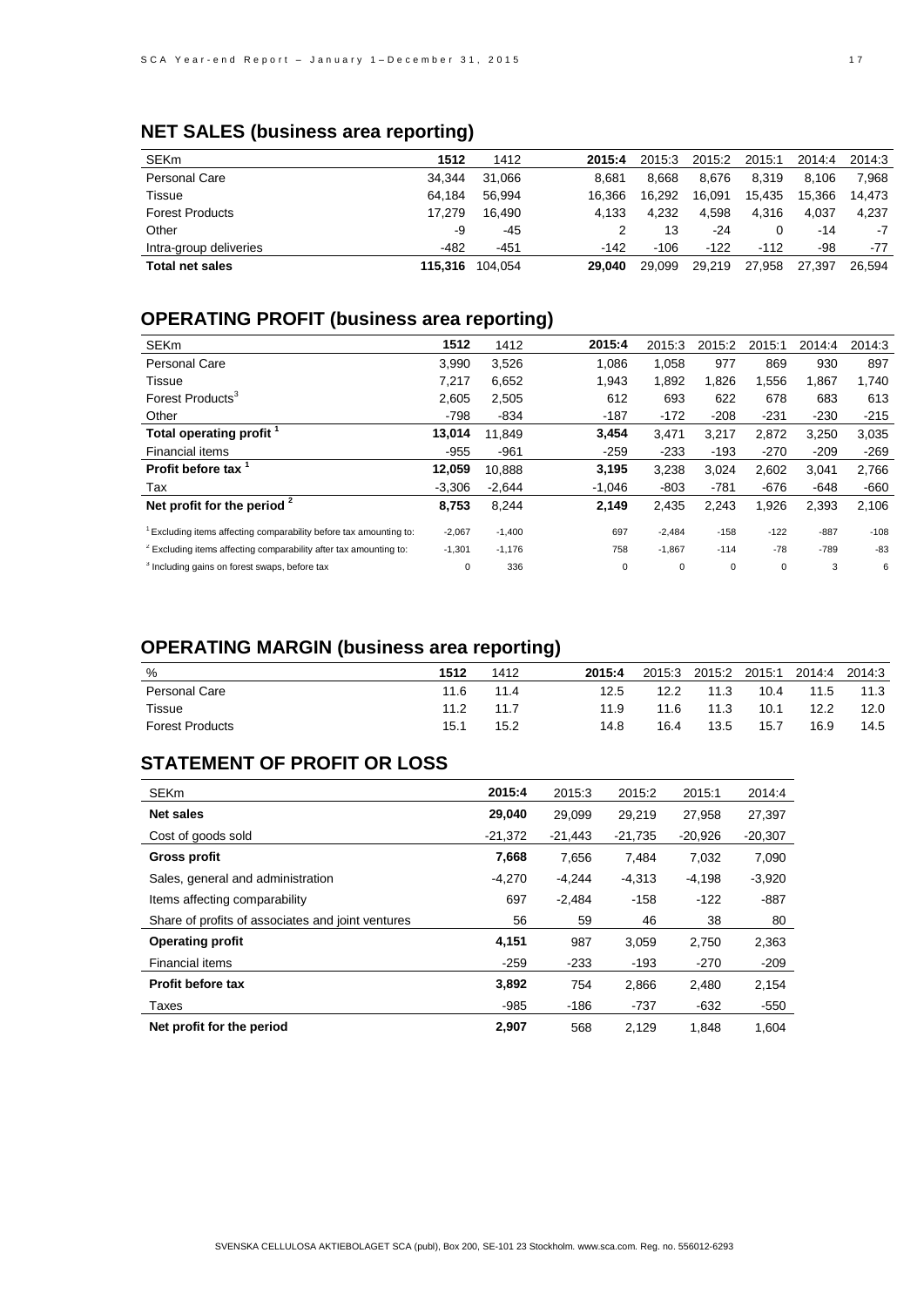# **INCOME STATEMENT PARENT COMPANY**

| SEKm                      | 1512     | 1412   |
|---------------------------|----------|--------|
| Administrative expenses   | $-1,109$ | $-738$ |
| Other operating income    | 430      | 414    |
| Other operating expenses  | $-200$   | $-204$ |
| <b>Operating profit</b>   | $-879$   | $-528$ |
| Financial items           | 10,976   | 4,644  |
| Profit before tax         | 10,097   | 4,116  |
| Untaxed reserve and Tax   | $-365$   | 52     |
| Net profit for the period | 9,732    | 4,168  |

## **BALANCE SHEET PARENT COMPANY**

| <b>SEKm</b>                              | December 31, 2015 | December 31, 2014 |
|------------------------------------------|-------------------|-------------------|
| Intangible assets                        | $\mathbf 0$       | 0                 |
| Tangible assets                          | 8,190             | 8,108             |
| Financial assets                         | 140,198           | 134,120           |
| Total non-current assets                 | 148,388           | 142,228           |
| Total current assets                     | 2,430             | 3,759             |
| <b>Total assets</b>                      | 150,818           | 145,987           |
|                                          |                   |                   |
| Restricted equity                        | 10,996            | 10,996            |
| Unrestricted equity                      | 48,883            | 42,838            |
| Total equity                             | 59,879            | 53,834            |
| Untaxed reserves                         | 230               | 213               |
| Provisions                               | 1,674             | 1,231             |
| Non-current liabilities                  | 16,555            | 21,216            |
| <b>Current liabilities</b>               | 72,480            | 69,493            |
| Total equity, provisions and liabilities | 150,818           | 145,987           |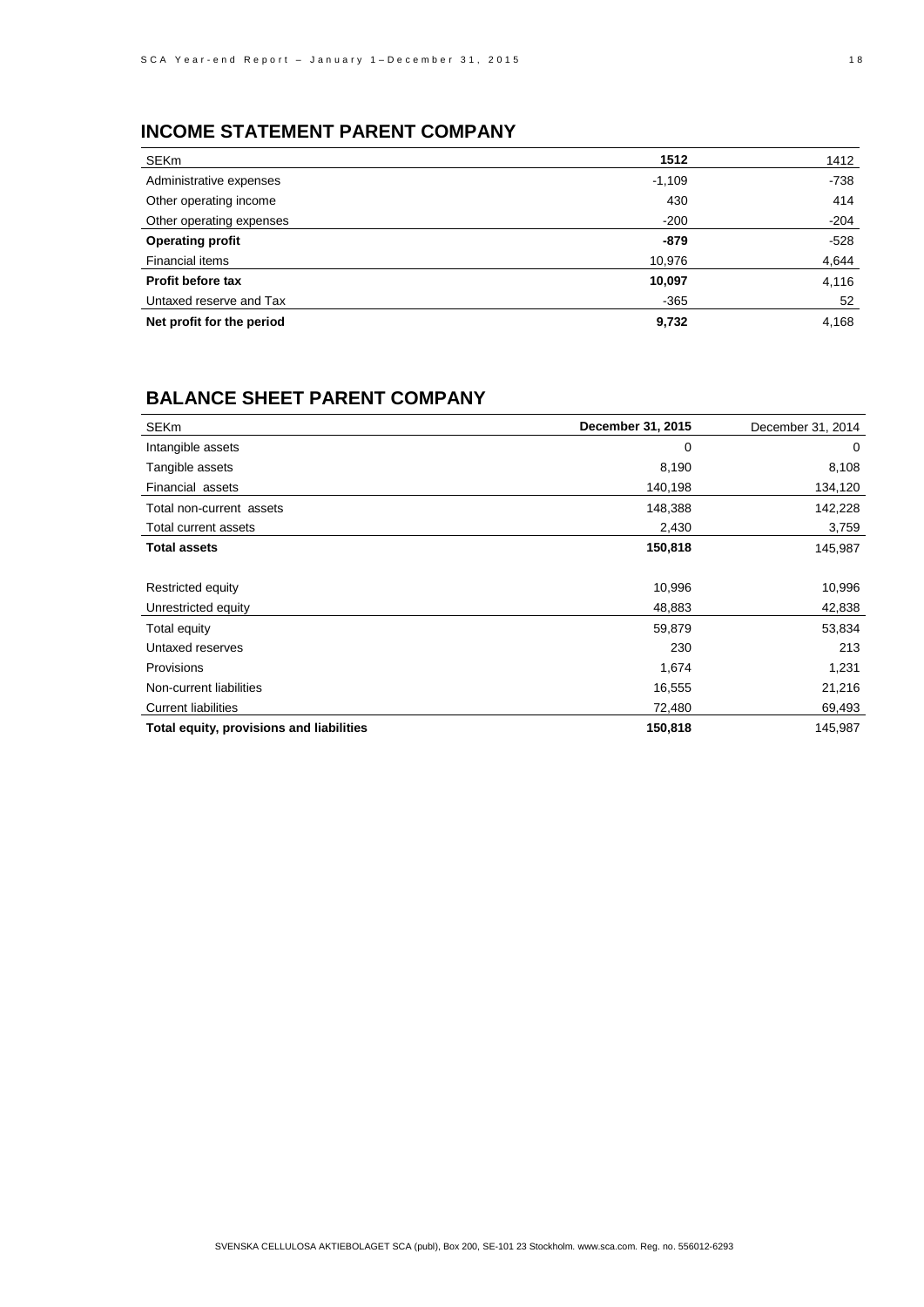# **NOTES**

## **1 ACCOUNTING PRINCIPLES**

This interim report has been prepared in accordance with IAS 34 and recommendation RFR 1 of the Swedish Financial Reporting Board (RFR), and with regards to the Parent Company, RFR 2.

Effective January 1, 2015, SCA applies the following new or amended IFRS:

- Amendments to IAS 19: Defined Benefit Plans: Employee Contributions
- Annual Improvements to IFRSs 2010–2012 Cycle
- Annual Improvements to IFRSs 2011–2013 Cycle

These standards are not judged to have any material impact on the Group's or Parent Company's result of operations or financial position.

In other respects, the accounting principles applied correspond to those described in the 2014 Annual Report.

#### **2 RISKS AND UNCERTAINTIES**

SCA's risk exposure and risk management are described on pages 78–83 of the 2014 Annual Report. No significant changes have taken place that have affected the reported risks.

Risks in conjunction with company acquisitions are analyzed in the due diligence processes that SCA carries out prior to all acquisitions. In cases where acquisitions have been carried out that may affect the assessment of SCA's risk exposure, these are described under the heading "Other events" in interim reports.

#### **Risk management processes**

SCA's board decides on the Group's strategic direction, based on recommendations made by Group management. Responsibility for the long-term, overall management of strategic risks corresponds to the company's delegation structure, from the Board to the CEO and from the CEO to the business unit presidents. This means that most operational risks are managed by SCA's business units at the local level, but that they are coordinated when considered necessary. The tools used in this coordination consist primarily of the business units' regular reporting and the annual strategy process, where risks and risk management are a part of the process.

SCA's financial risk management is centralized, as is the Group's internal bank for the Group companies' financial transactions and management of the Group's energy risks. Financial risks are managed in accordance with the Group's finance policy, which is adopted by SCA's board and which – together with SCA's energy risk policy – makes up a framework for risk management. Risks are aggregated and monitored on a regular basis to ensure compliance with these guidelines. SCA has also centralized other risk management.

SCA has a staff function for internal audit, which monitors compliance in the organization with the Group's policies.

#### **3 RELATED PARTY TRANSACTIONS**

No transactions have been carried out between SCA and related parties that have had a material impact on the company's financial position and results of operations.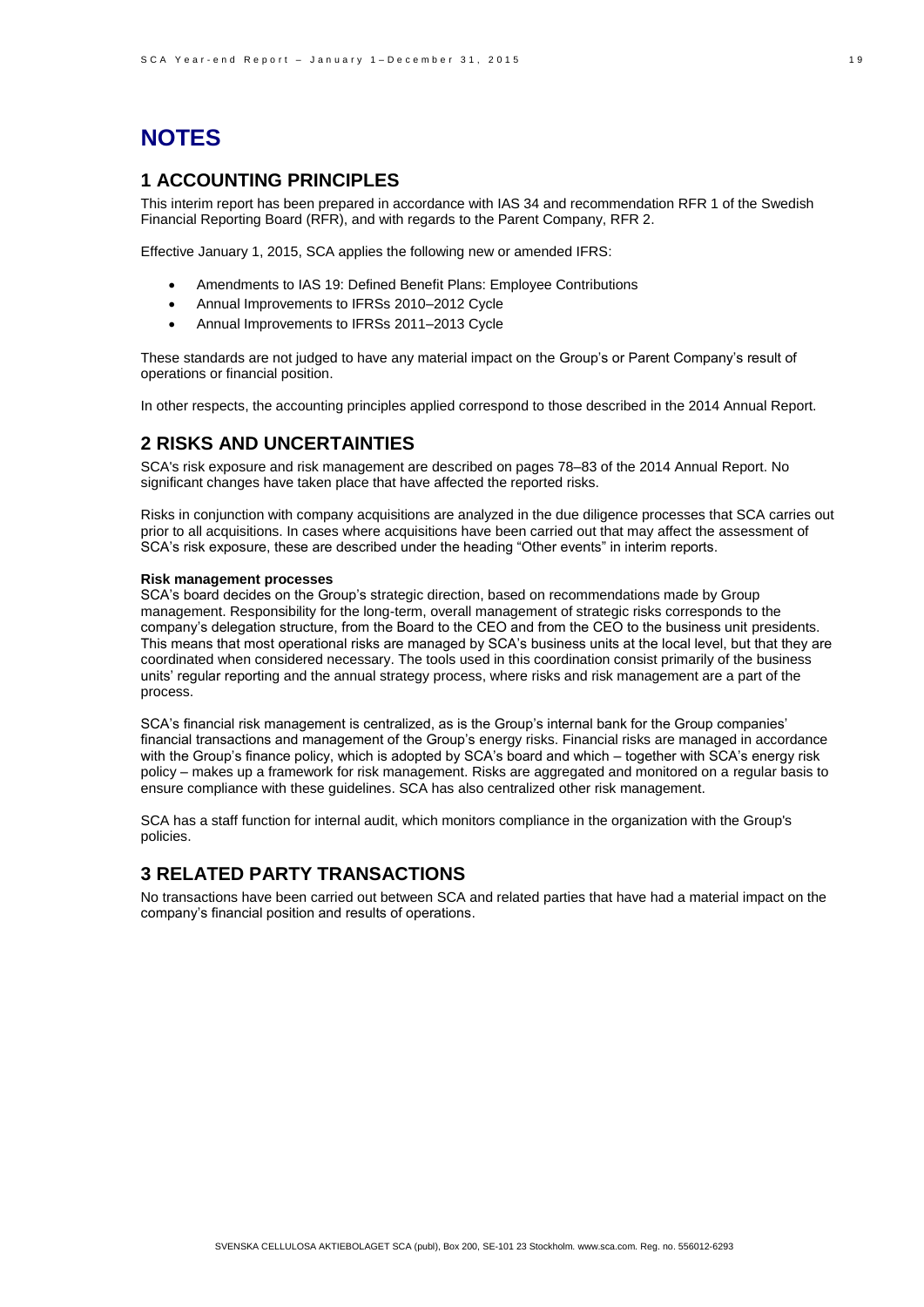## **4 FINANCIAL INSTRUMENTS PER CATEGORY**

Distribution by level for measurement at fair value

|                                      |               |                |             |            | Financial   |                |        |
|--------------------------------------|---------------|----------------|-------------|------------|-------------|----------------|--------|
|                                      | Carrying      | Measured at    | Derivatives | Available- | liabilities |                |        |
|                                      | amount in the | fair value     | used for    | for-sale   | measured at |                |        |
|                                      | balance       | through profit | hedge       | financial  | amortized   | Of which fair  |        |
| <b>SEKm</b>                          | sheet         | or loss        | accounting  | assets     | cost        | value by level |        |
| December 31, 2015                    |               |                |             |            |             | 1              | 2      |
|                                      |               |                |             |            |             |                |        |
| Derivatives                          | 1,225         | 576            | 649         |            |             |                | 1,225  |
| Non-current financial assets         | 83            |                |             | 83         |             | 75             | 8      |
| <b>Total assets</b>                  | 1,308         | 576            | 649         | 83         |             | 75             | 1,233  |
| <b>Derivatives</b>                   | 1,090         | 538            | 552         |            |             | $\blacksquare$ | 1,090  |
| <b>Financial liabilities</b>         |               |                |             |            |             |                |        |
|                                      |               |                |             |            |             |                |        |
| <b>Current financial liabilities</b> | 11,866        | 5,634          |             |            | 6,232       |                | 5,634  |
| Non-current financial liabilities    | 21,353        | 10,967         |             |            | 10,386      |                | 10,967 |
| <b>Total liabilities</b>             | 34,309        | 17,139         | 552         |            | 16,618      | $\blacksquare$ | 17,691 |
|                                      |               |                |             |            |             |                |        |
| December 31, 2014                    |               |                |             |            |             |                |        |
|                                      |               |                |             |            |             |                |        |
| Derivatives                          | 1,839         | 824            | 1,015       |            |             |                | 1,839  |
| Non-current financial assets         | 1,815         |                |             | 1,815      |             | 1,807          | 8      |
| <b>Total assets</b>                  | 3,654         | 824            | 1,015       | 1,815      |             | 1,807          | 1,847  |
|                                      |               |                |             |            |             |                |        |
| <b>Derivatives</b>                   | 1,082         | 500            | 582         |            |             | $\blacksquare$ | 1,082  |
| <b>Financial liabilities</b>         |               |                |             |            |             |                |        |
| <b>Current financial liabilities</b> | 13,966        | 4,126          |             |            | 9,840       |                | 4,126  |
| Non-current financial liabilities    | 24,214        | 12,904         |             |            | 11,310      |                | 12,904 |
| <b>Total liabilities</b>             | 39,262        | 17,530         | 582         |            | 21,150      | $\blacksquare$ | 18,112 |
|                                      |               |                |             |            |             |                |        |

 $1$  No financial instruments have been classified to level 3

The fair value of trade receivables, other current and non-current receivables, cash and cash equivalents, trade payables and other current and non-current liabilities is estimated to be equal to their book value. The total fair value of financial liabilities amounts to SEK 33,877m (39,243).

No transfers between level 1 and 2 were made during the period.

The fair value of financial instruments is calculated based on current market quotations on the balance sheet date. The value of derivatives is based on published prices in an active market. The fair value of debt instruments is set using valuation models, such as discounting of future cash flows to quoted market interest rates for the respective durations.